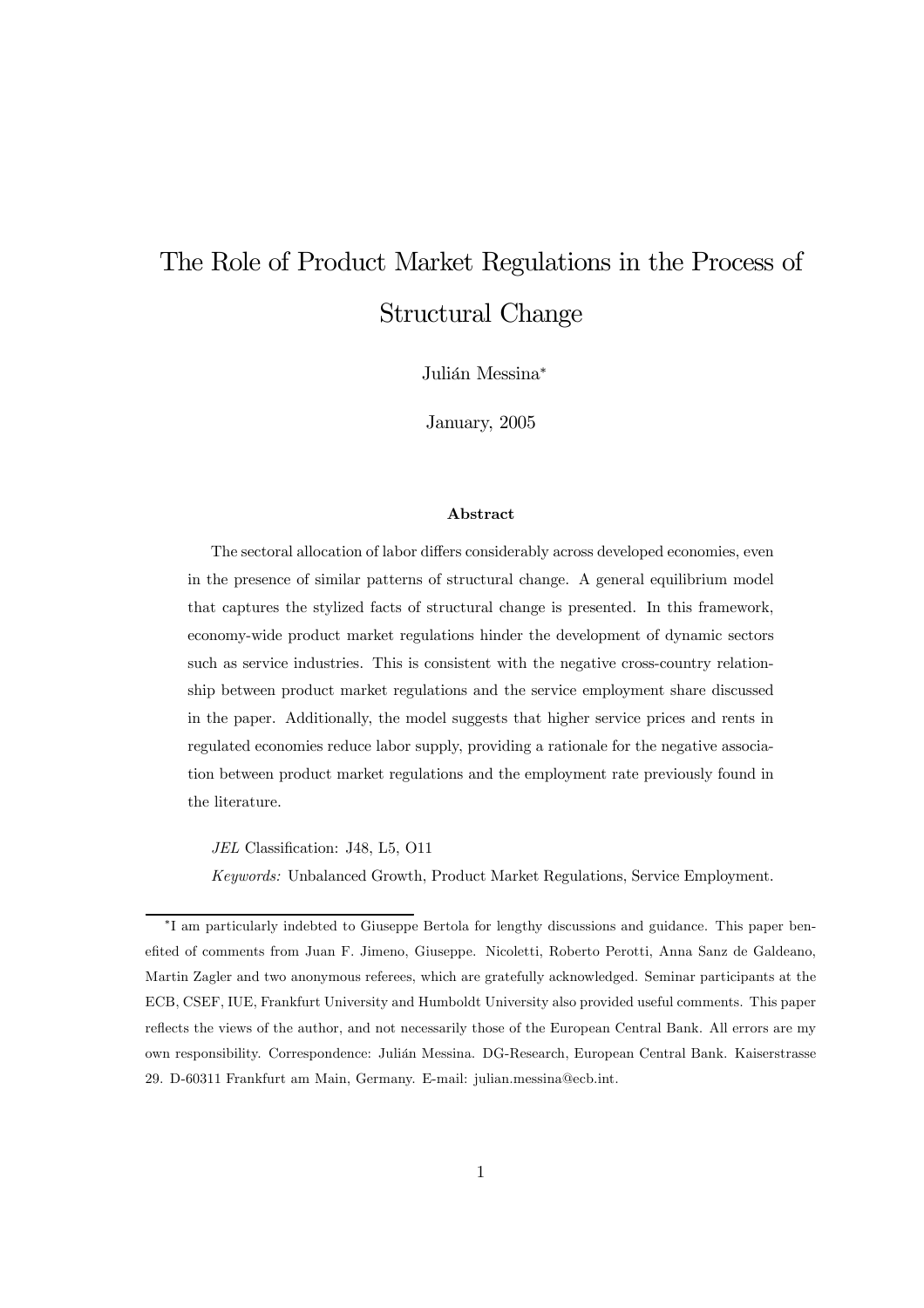# 1 Introduction

Service industries have absorbed a continuously increasing share of the labour force during the last century in developed countries, while agricultural activities have lost weight dramatically. This process of structural change has led researchers to establish the positive (negative) association between the service (agricultural) employment share and GDP per capita as a stylized fact of modern economic growth.<sup>1</sup> However, remarkable differences in the sectoral distribution of employment can still be observed across countries at a similar stage of development. For instance, some European countries such as Austria, Italy and Germany have service employment shares barely exceeding 60 per cent, 10 percentage points lower than in Australia, Canada and the US. In the light of these differences, it is not surprising then that the lack of dynamism in the service sector in Europe has often been blamed by policy makers as one of the key elements in explaining the poor employment performance vis a vis the US. Similarly, Rogerson (2004a) claims that the fundamental difference between the European and US labour market performance is found in employment rather than unemployment, and this difference is intimately related to the lack of dynamism of the service sector in Europe.

Echevarría (1997) and Kongsamut et al. (2001) develop general equilibrium models consistent with the long-run patterns of structural change. They rely on demand (nonhomothetic preferences) and supply (differences in the rate of productivity growth across sectors) forces to explain the long-run patterns in the sectoral allocation of resources. This paper considers these two forces as engines of sectoral reallocation, but focuses on their interaction with product market regulations in explaining persistent cross-country differences in the sectoral structure.

Recent studies focus on the effects of different aspects of product market regulations in labour market outcomes. The stringency of product market regulations and start-up costs appears negatively associated with employment rates (Nicoletti et al., 2001) and entrepreneurial activity (Fonseca et al., 2001). Regarding service industries jobs, Bertrand and Kramarz (2002) find that entry regulation hinders job creation in the French retail

<sup>&</sup>lt;sup>1</sup>Clark (1957) and Kuznets (1966) study the relationship between sectoral structure and economic growth. For a recent review of the empirical regularities in the growth of service employment see OECD (2000).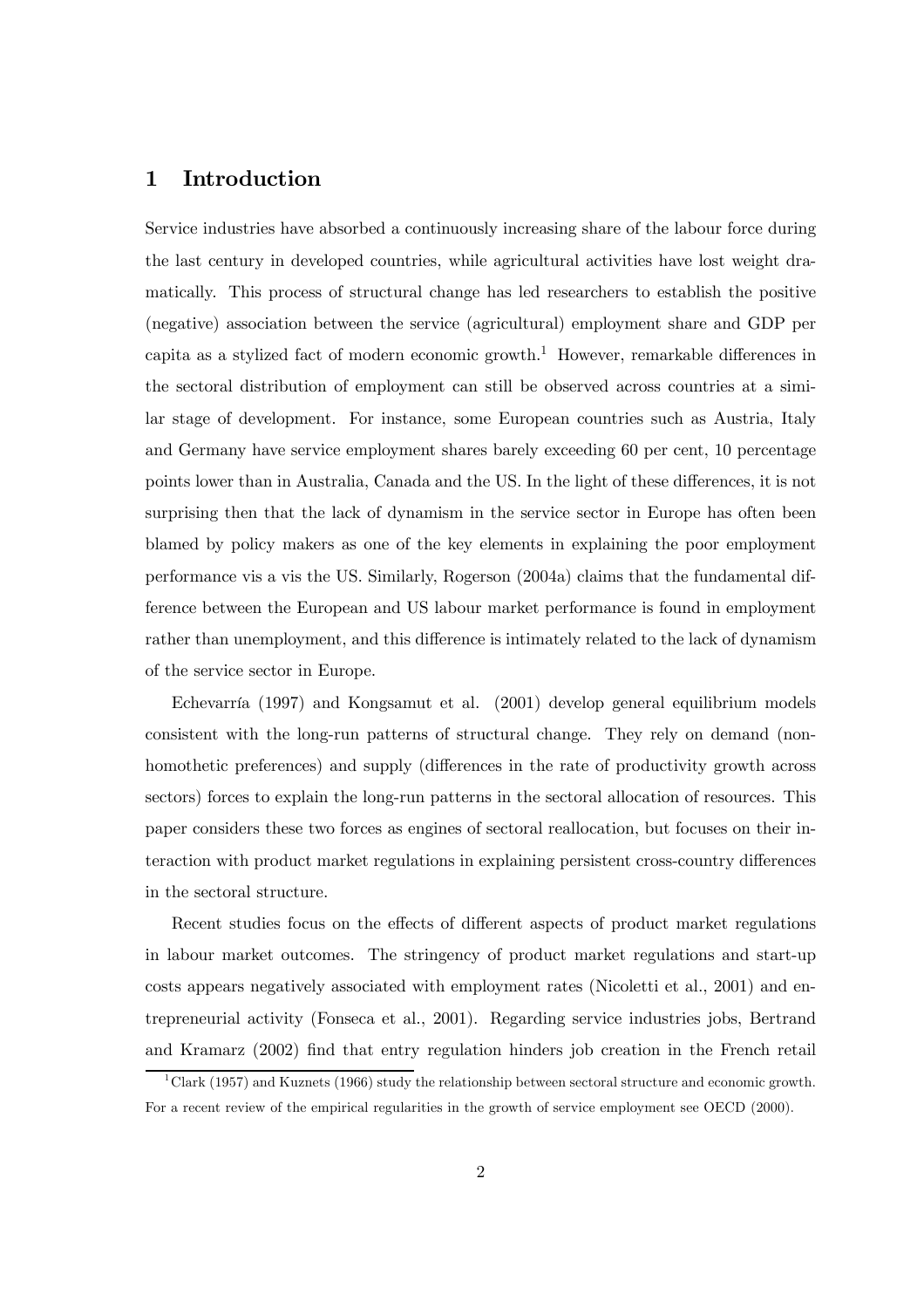sector, and Lopez-García (2003) finds that the interaction of macroeconomic shocks with higher start-up costs is associated with lower service employment to population shares across OECD countries.

This paper aims at linking these two branches of literature. It provides a simple general equilibrium model of unbalanced growth that spells out the channels through which product market regulations interact with the forces of structural change determining the sectoral allocation of labour and other labour market outcomes. The main implications of the model regarding service employment are contrasted with the data, examining the determinants of the service employment share across OECD countries.

The model described herein captures the long-term patterns of structural change: (1) an increase (reduction) in the services (agricultural) sectoral employment share along the growth process; (2) a similar pattern with regard to nominal GDP shares; (3) a less marked increase in the real GDP share of the service sector; (4) a decline of the employment rate associated with the secular fall of employment engaged in agricultural activities. Introducing product market regulations in the model yields two main empirical predictions. First, in the presence of economy-wide product market regulations the market price of services and rents in the economy increase, triggering a reduction of labour supply and consequently of the employment rate. This provides a rationale for the negative association between product market regulations and the employment rate previously found in the literature, and is also consistent with the gap in marketization of services activities between the US and European economies found in Freeman and Schettkat (2001). Accordingly, European households would respond to tighter product market regulations substituting the purchase of services in the market (e.g. child care, home repairs and leisure activities) by their consumption at home, while the Americans, facing lower service prices would supply more hours of work purchasing equivalent services in the market. Second, the model predicts that economy-wide regulatory barriers to entry obstruct the natural pattern of structural change, hindering the development of those sectors whose demand is income elastic. Thus, countries with tighter product market regulations are expected to have a relatively underdeveloped service sector. Empirical evidence discussed in the paper supports this prediction of the model.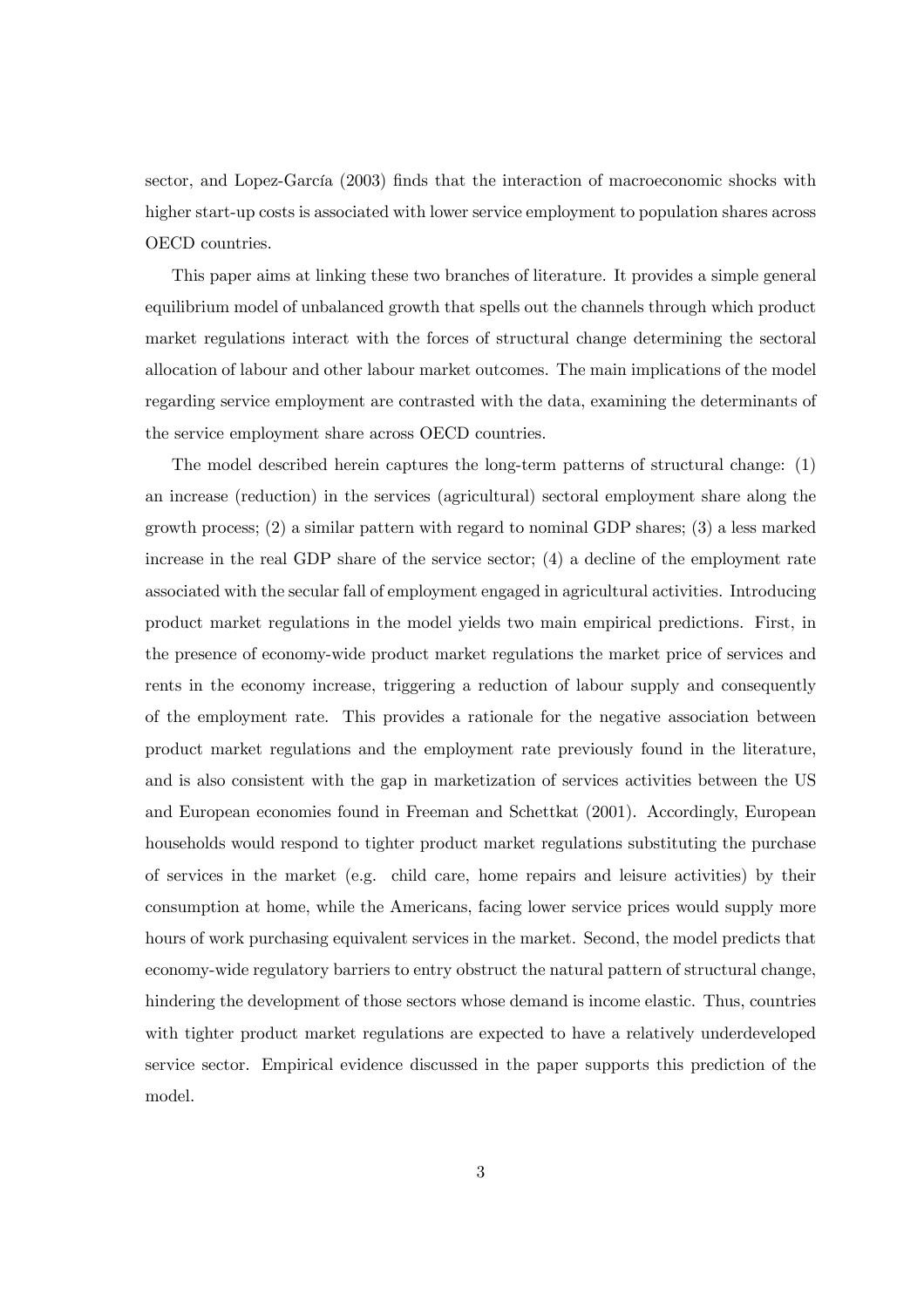The paper is organized as follows. The next section discusses the cross-country patterns in the sectoral allocation of employment and presents suggestive evidence on the role of product market regulations in shaping the sectoral structure of the economy. In Section 3, the model of structural change is outlined. Section 4 presents the main results of the free entry version of the model and Section 5 discusses the effects of the interactions between product market regulations and the forces of structural change in shaping employment patterns. Section 6 discusses how the predictions of the model differ depending on the social preferences for variety while Section 7 seeks support of the predictions of the model studying the determinants of the service employment share across OECD countries. Section 8 concludes.

# 2 Structural Change and Entry Regulations

The first panel of Figure 1 shows the distribution of the US employment shares in the three main sectors of the economy (agriculture, manufacturing and services) over the last 130 years. It shows a progressive fall in the agricultural share (from 47% in 1870 to 2% in 1997) that goes together with a continuous increase of service employment (from 26 to 73% in the same period).

This pattern of structural change is not a peculiarity of the US, but rather, a common feature across OECD countries. This is illustrated in the other panels of Figure 1, which show a positive (negative) cross-sectional correlation between GDP per capita and the service (agriculture) employment share in the 1990s. However, these cross-plots also show important disparities in the snapshot distribution of employment across similar countries. For instance, Austria, Germany, Italy and Japan are relatively underdeveloped in terms of service employment with respect to countries like Australia, Canada or the Netherlands, while all of them lie in a similar income per capita range.

Two main forces lie behind the process of structural change: (1) a hierarchy in consumer tastes and (2) differences in the rate of growth of technical change between sectors.

The first is associated with Engel's law, that is, with differences in income elasticities of demand for different goods. The Engel's law predicts a progressive fall in the demand for agricultural products as income per capita raises due to a saturation level in agricultural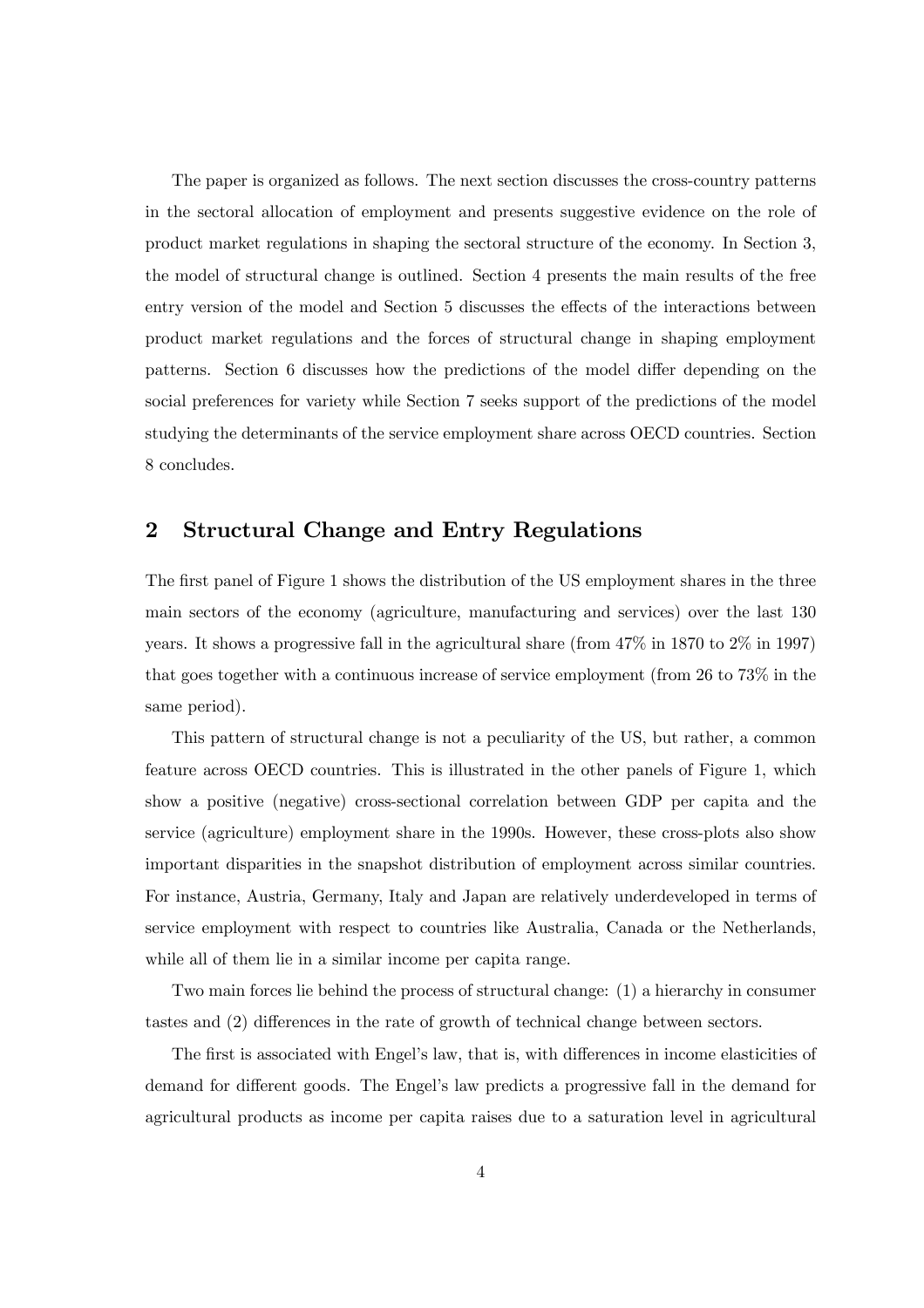

Figure 1: Structural Change and Employment Sectoral Allocation

consumption. Clark (1957) argues that a similar argument applies to service demand, which benefits from a saturation in the consumption of manufacturing goods once a certain level of development is reached. Empirical evidence on the income elasticity of demand for agricultural products clearly suggests that saturation levels have been surpassed in all OECD countries. Regarding the service sector the evidence is less clear-cut, with estimates differing across sub-sectors and on average slightly larger than one (Bergstrand, 1991). However, measurement problems cast serious doubts on the accuracy of service output data. If output in some service industries such as retail, wholesale trade, finance, real estate or social services is systematically mismeasured (Griliches, 1994), then estimates of the income elasticity of demand for services would be downward biased.

The second explanation, first put forward in Baumol (1967), highlights supply side forces. Assuming that labour productivity grows slower in services than in manufacturing,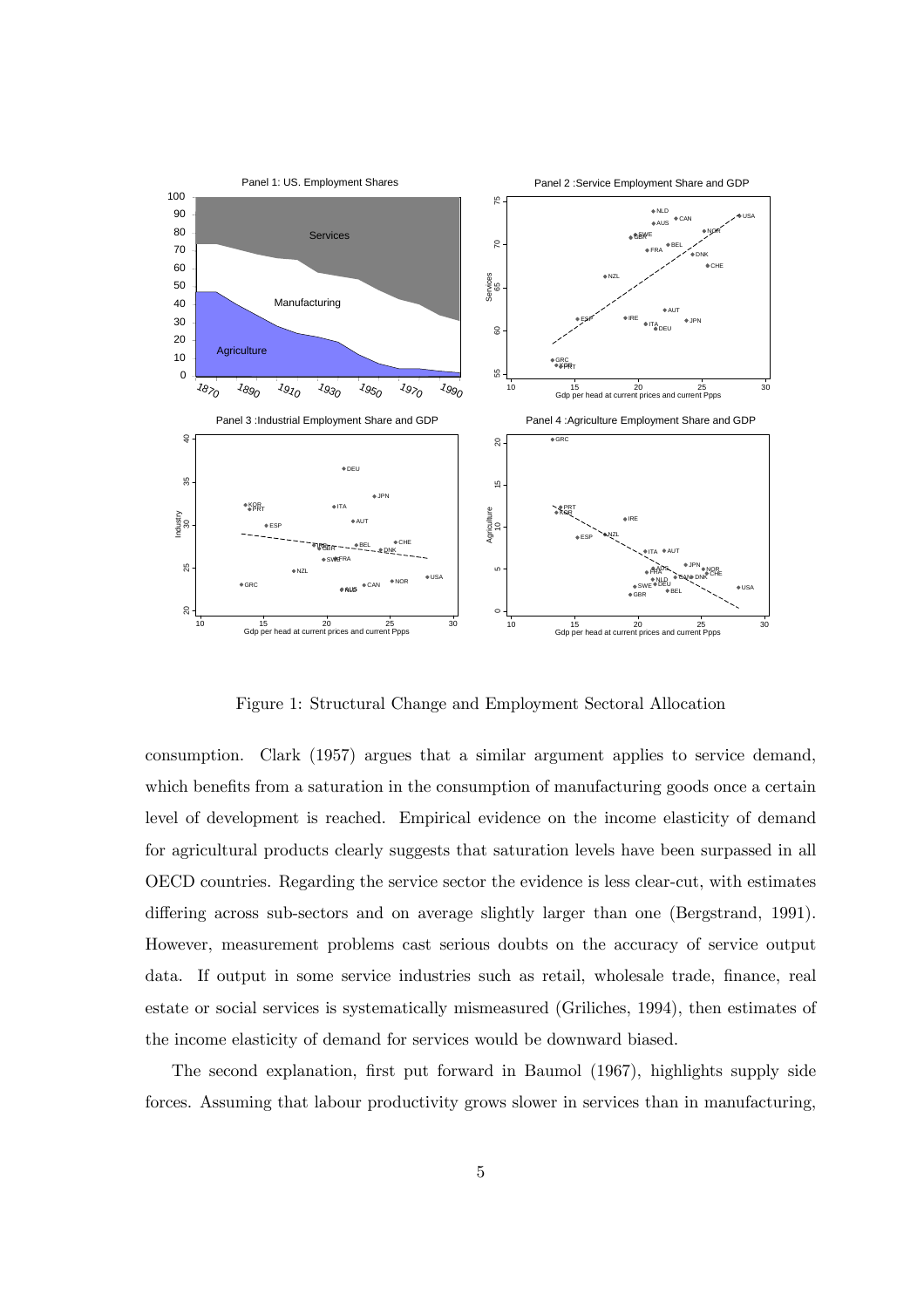and that the ratio of real output between both sectors is held constant, "more and more of the total labour force must be transferred to the non-progressive sector (services) and the amount of labour in the other sector will tend to approach zero".2 Accepting the caveat that problems of measurement might be attributing real output growth to an increase in the relative price of services, evidence on a slower growth rate of measured productivity in service than in manufacturing is overwhelming.<sup>3</sup>

Both type of forces predict a positive association between income per capita and the service employment share. However, they offer little guidance with respect to the possible sources of divergence in the service employment share across countries with similar income per capita. In principle, there are no reasons to think that the preference structure of the population in countries at similar stages of development should differ, unless differences in the distribution of income alter substantially the composition of final demand across countries. Similarly, technology flows rapidly across national borders, such that countries with similar income per capita should have a similar technology. Therefore, if tastes or differentials in productivity growth are the main engines of structural change, countries with similar income per capita should have a similar share of the labour force engaged in the production of services.

Product and labour market institutions might influence the process of structural change, either facilitating or obstructing the reallocation of resources. However, their role has been largely ignored in this literature. On the labour market side of the regulatory framework, Gordon (1997) suggests that relatively high minimum wages in France could be obstructing the creation of low-wage service industries employment in this country. Along these lines, Freeman and Schettkat (2000) find some evidence of wage compression obstructing the expansion of low skilled services in Germany, although the presence of wage floors is able to account for a minor share of the service employment gap of this country with respect to the US. Moreover, both low skill and high skill service jobs are missing in Germany.

Regarding product market regulations, there are striking differences in the extent of regulation across OECD countries. Djankov et al. (2002) collected information on entry regulations, a subset of product market regulations, for a large number of countries. This

 ${}^{2}$ Baumol (1967)

<sup>&</sup>lt;sup>3</sup>See for instance Gouyette and Perelman (1997) and the references therein.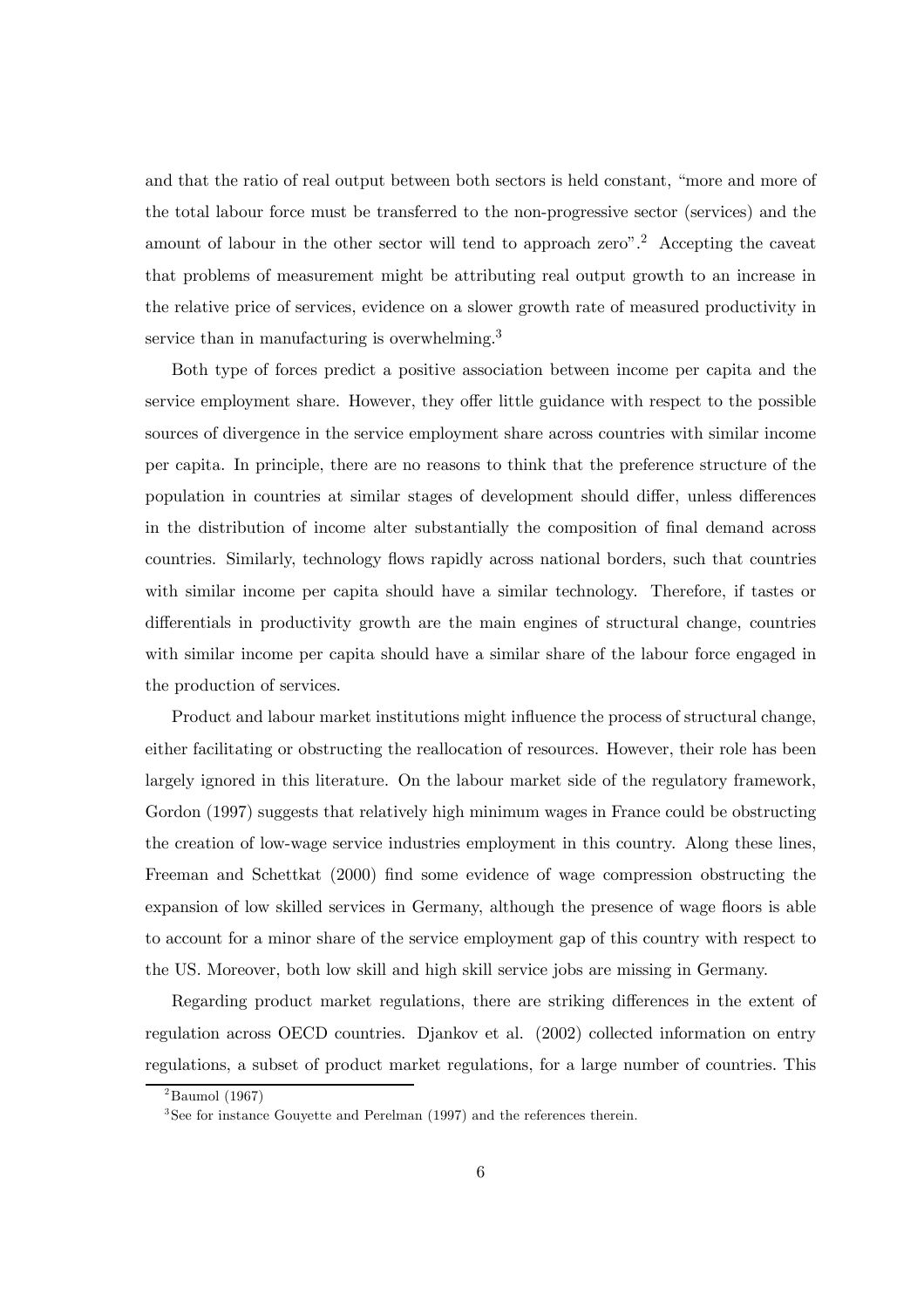

*Service Employment Share and Entry Regulations*

*Agriculture Employment Share and Entry Regulations*



Figure 2: Entry Regulations and Sectoral Employment Shares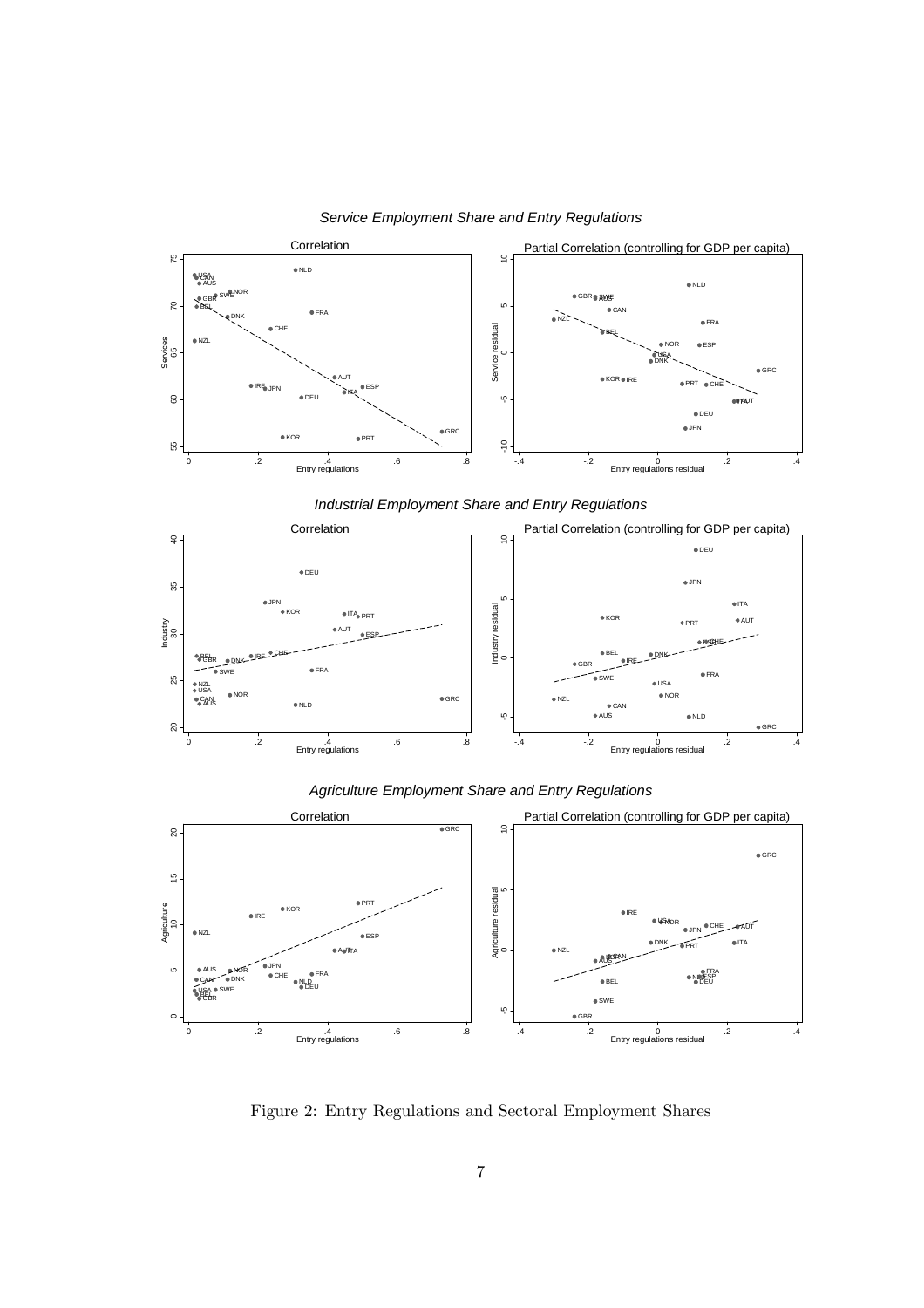

#### *Service Employment Share and Barriers to Entrepreneurship*

Figure 3: Barriers to Entrepreneurship and Sectoral Employment Shares

-1.5 -1 -5<br>Entrepreneurial Barriers

 $\frac{1}{5}$  1  $\frac{1}{1.5}$  2  $\frac{1}{2.5}$  3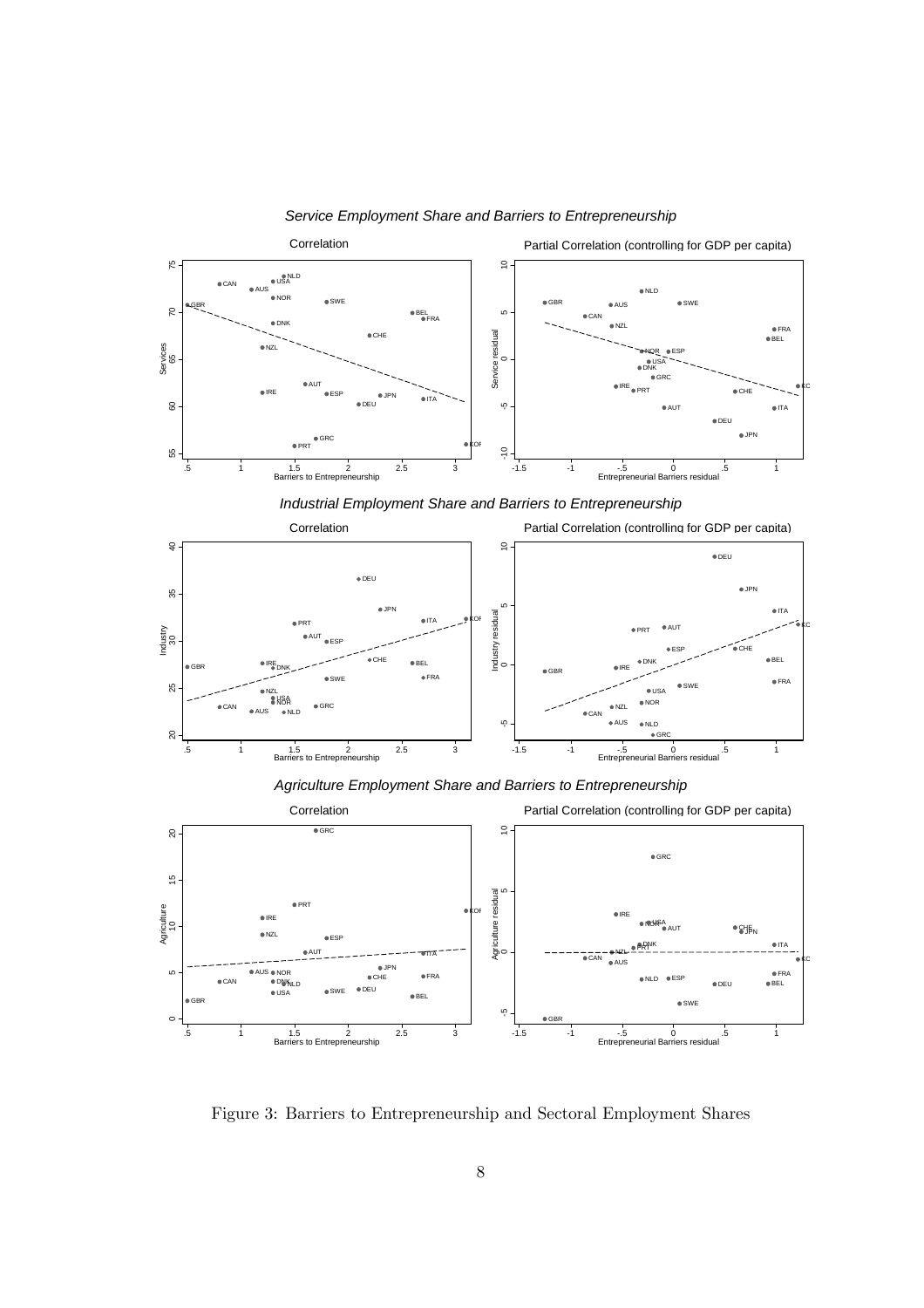information includes the number of bureaucratic procedures, the days lost by the entrepreneur and the fees required to pay all the necessary permits for setting up a new business. Accordingly, setting up a new business in Canada requires 2 procedures and takes 2 days, requiring US\$ 280 in fees. Instead, in Italy the number of procedures is 16, implying a delay of 62 days and a cost of US\$ 3946. A summary measure of entry regulations can be computed summing the cost implied by the required fees from the different permits and legal requirements and the imputed opportunity cost of the entrepreneur's time needed to deal with this process normalized by GDP per capita.<sup>4</sup> Figure 2 shows the relationship between the regulation of entry and the sectoral employment shares in the late 1990s across OECD countries. The graphs on the left hand side show a clear negative (positive) association between the service (agricultural) employment share and the indicator of entry restrictions. The correlations, -0.72 in the case of services and 0.69 in the case of agriculture, are statistically significant. The correlation in industry is 0.34, suggesting a weak positive link between entry regulations and industrial employment. The partial correlations results (after controlling for GDP per capita) presented on the right hand panels suggest that these patterns are not due to an association between GDP per capita and the indicator of entry restrictions. Nicoletti et al. (1999) construct a wider indicator of barriers to entrepreneurial activity that includes information on regulatory and administrative opacity, administrative burdens on start-ups (for corporations and sole proprietor firms) and legal barriers to competition. The resulting index ranks OECD countries ascending with the strictness of product market regulations in an scale from 0 to 6. Figure 3 shows the association between the index of barriers to entrepreneurial activity and the sectoral employment shares. The main message of these graphs is in line with that of Figure 2, especially regarding the service employment share. However, the correlations of regulations with the agricultural employment share weaken while the positive association between regulations and industrial employment is reinforced.

<sup>4</sup>For details on the construction of this indicator see Djankov et al. (2002).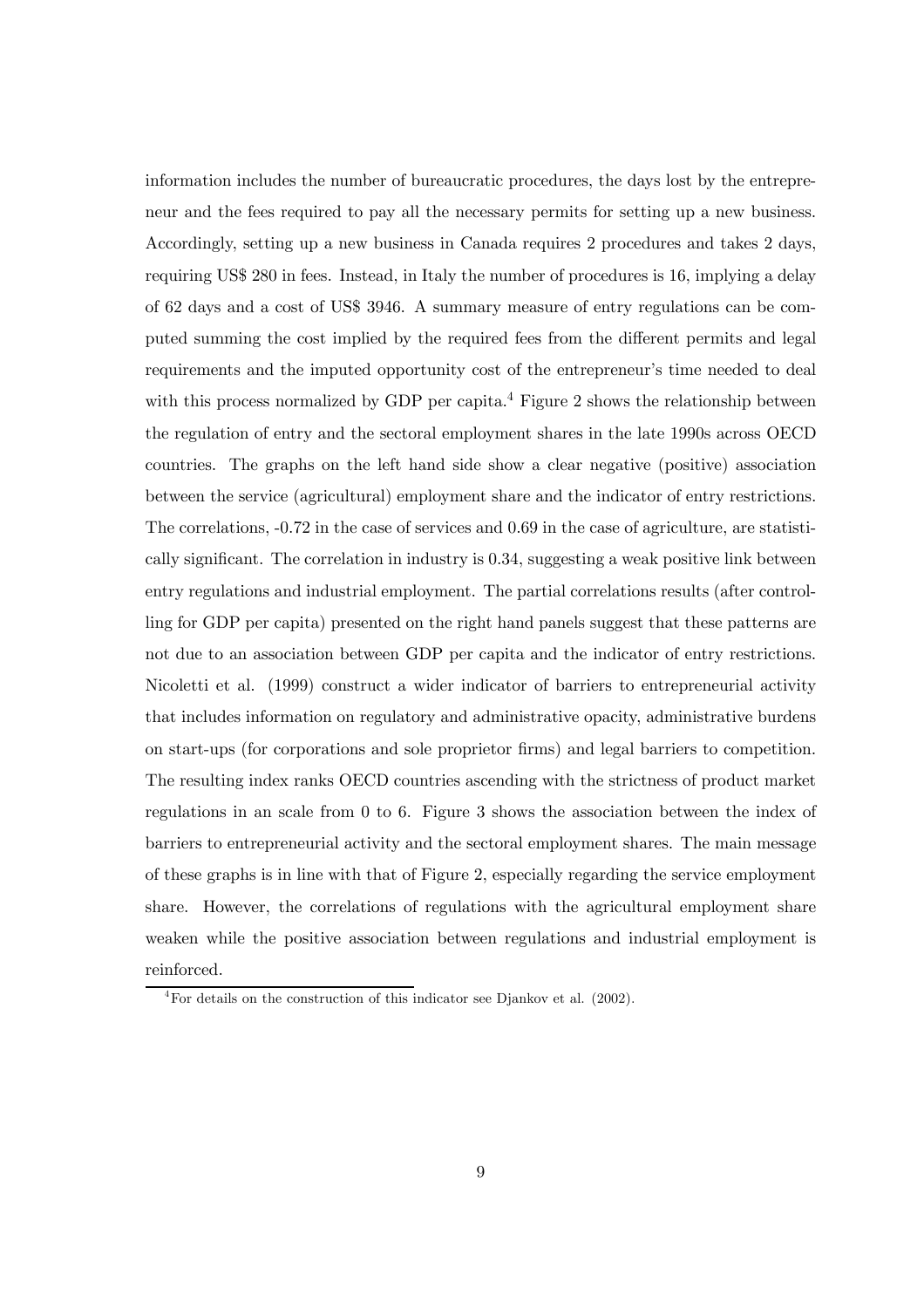# 3 The Model

In this economy, structural change is brought about by different income elasticities of demand for every good and different exogenous rates of productivity growth across sectors as in Echevarría (1997) and Kongsamut et al.  $(2001)$ . There are three sectors: agriculture  $(a)$ manufacturing  $(m)$  and services  $(s)$ , each characterized by a continuum of firms  $(n_a, n_m, n_s)$ producing differentiated brands. Product markets are monopolistically competitive and entry is restricted due to the existence of regulatory barriers. Thus, the profit function of a representative firm  $i$  in sector  $r$  can be defined as follows:

$$
\pi_{irt} = P_{irt} Y_{irt} - W_t L_{irt} - \kappa \quad , \quad \text{for} \quad r = a, m, s \tag{1}
$$

where  $P_{irt}Y_{irt}$  and  $W_tL_{irt}$  are gross output and the wage bill respectively, and  $\kappa$  accounts for product market regulations. In this setting, product market regulations represent an economy-wide fixed cost of setting up a business that must be paid in every period.<sup>5</sup> This specification is a reasonable approximation to administrative burdens for corporations, price controls or regulatory and administrative opacities in general which represent yearly costs to incumbent firms. Instead, barriers to entry such as licenses and permits represent a sunk cost. In this case,  $\kappa$  should be interpreted as the annuity payment of those costs. I model regulations in product markets in a similar fashion to Blanchard and Giavazzi (2003), who consider entry barriers to be proportional to the size of the firm (or firm's output). However, in this model the cost of regulations is equal for all firms independently of the productive sector in which they operate.

#### 3.1 Households

The representative household is the owner of the firms and labour supply decisions are made together with consumption. The household utility function is

$$
U_t = \left( \left( C_{at} - \bar{A} \right)^{\alpha} \left( C_{mt} \right)^{\beta} \left( C_{st} + \bar{S} \right)^{1 - \alpha - \beta} \right)^{\phi} \left( \bar{L} - L_t \right)^{1 - \phi} \tag{2}
$$

where  $C_{at}$ ,  $C_{mt}$  and  $C_{st}$  are composite bundles that represent the total amount of agricultural, manufacturing and service goods purchased in the market at time  $t$ . The parameters

<sup>5</sup>A working paper version of this paper (Messina, 2003) considers barriers to entry proportional to sectoral prices. The results presented here are qualitatively the same as those discussed there.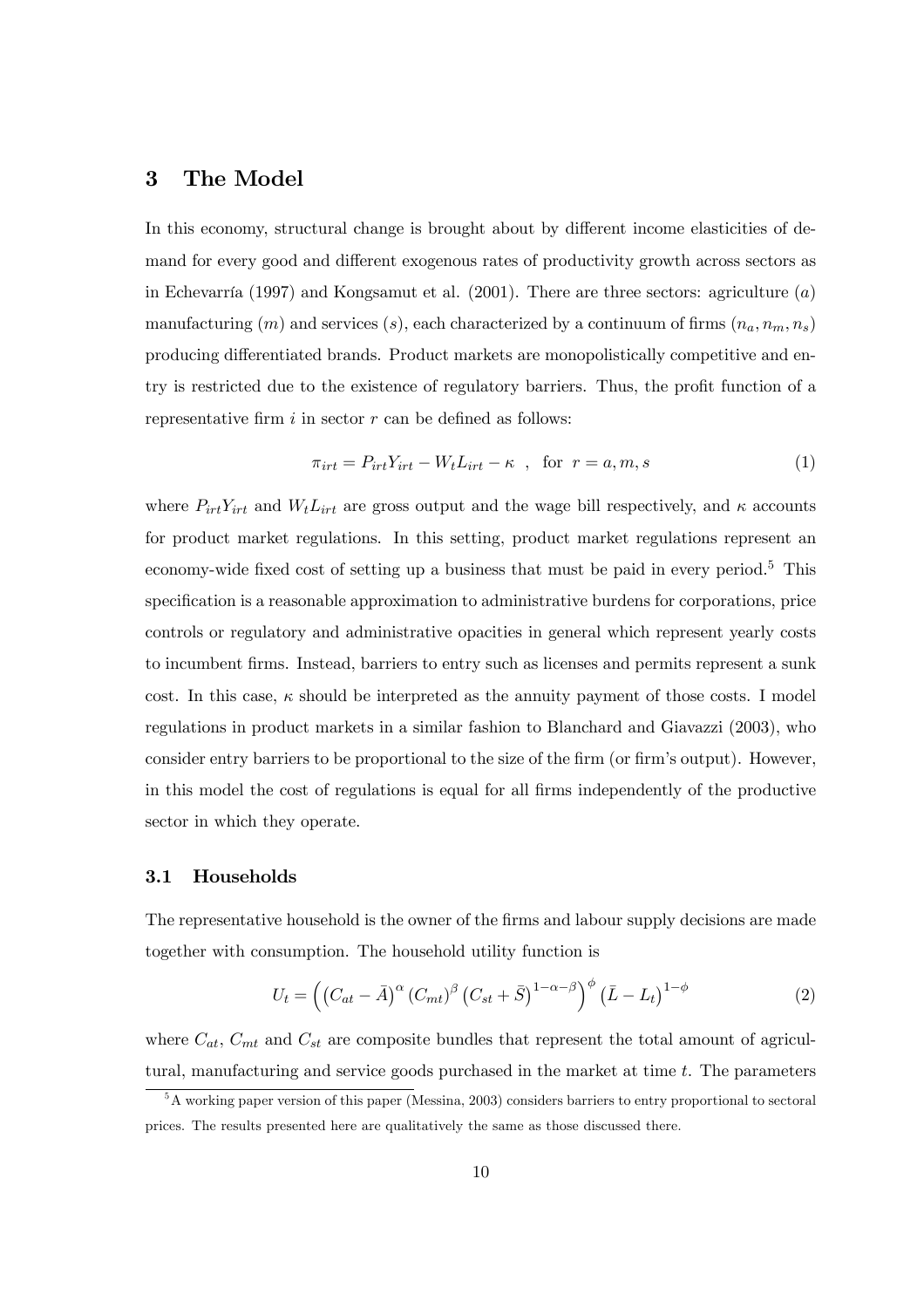$\bar{A}$  and  $\bar{S}$  are crucial in the model, making preferences non-homothetic. The parameter  $\bar{A}$ is a subsistence level of agricultural goods. If the household is poor, a large fraction of its income is devoted to the purchase of agricultural products in order to fulfill  $A$ , but as income grows due to productivity improvements the expenditure share in agricultural products diminishes. In other words, given  $\overline{A} > 0$  the income elasticity of agricultural demand is lower than 1. On the other hand,  $\overline{S}$  can be interpreted as home consumption of service activities such as cooking, cleaning or home repairs, to name but a few. Even if no services are purchased in the market  $(C_{st} = 0)$  the household consumes some services  $\bar{S} > 0$ . As household income grows, there is a progressive monetization of these activities previously consumed at home and the demand for services in the market grows more than proportionally with respect to income. Thus, the income elasticity of demand for services is larger than 1. It is important to note that this utility function implies that the income elasticities of demand for each good tend to converge to unity as productivity improves and the levels of  $C_{at}$  and  $C_{st}$  exceed greatly  $\bar{A}$  and  $\bar{S}$  respectively. The second term of the utility function represents leisure,  $\overline{L}$  being the household endowment of hours.

In every period,  $n_{rt}$  varieties are produced in each sector. The household divides its consumption across these varieties according to the following sub-utility function:

$$
C_{rt} = (n_{rt})^{\xi_r} \left( \sum_{i=1}^{n_{rt}} \left( C_{irt} \right)^{\frac{\sigma_r - 1}{\sigma_r}} \right)^{\frac{\sigma_r}{\sigma_r - 1}} \quad ; \quad \text{for } r = a, m, s \tag{3}
$$

where  $\sigma_r > 1$  is the elasticity of substitution among varieties in sector r. For reasons that will become clear later, I follow the original setup proposed by Dixit and Stiglitz (1975), assuming that the number of varieties of each composite good enters explicitly the utility function up to an arbitrary power  $(\xi_r)$ . This setup encompasses several specifications that have been used in the literature. For instance, by setting  $\xi_r = \frac{1}{1-\sigma_r}$ , taste for variety is cancelled as in Blanchard and Kiyotaki (1987), while  $\xi_r = 0$  is the functional form preferred by Dixit and Stiglitz (1977).

Two-stage budgeting is a valid procedure since homogeneous separability applies. The household selects in a first stage the quantities to consume out of every brand taking sectoral expenditures as given, and in a second stage the aggregate consumption bundles and labour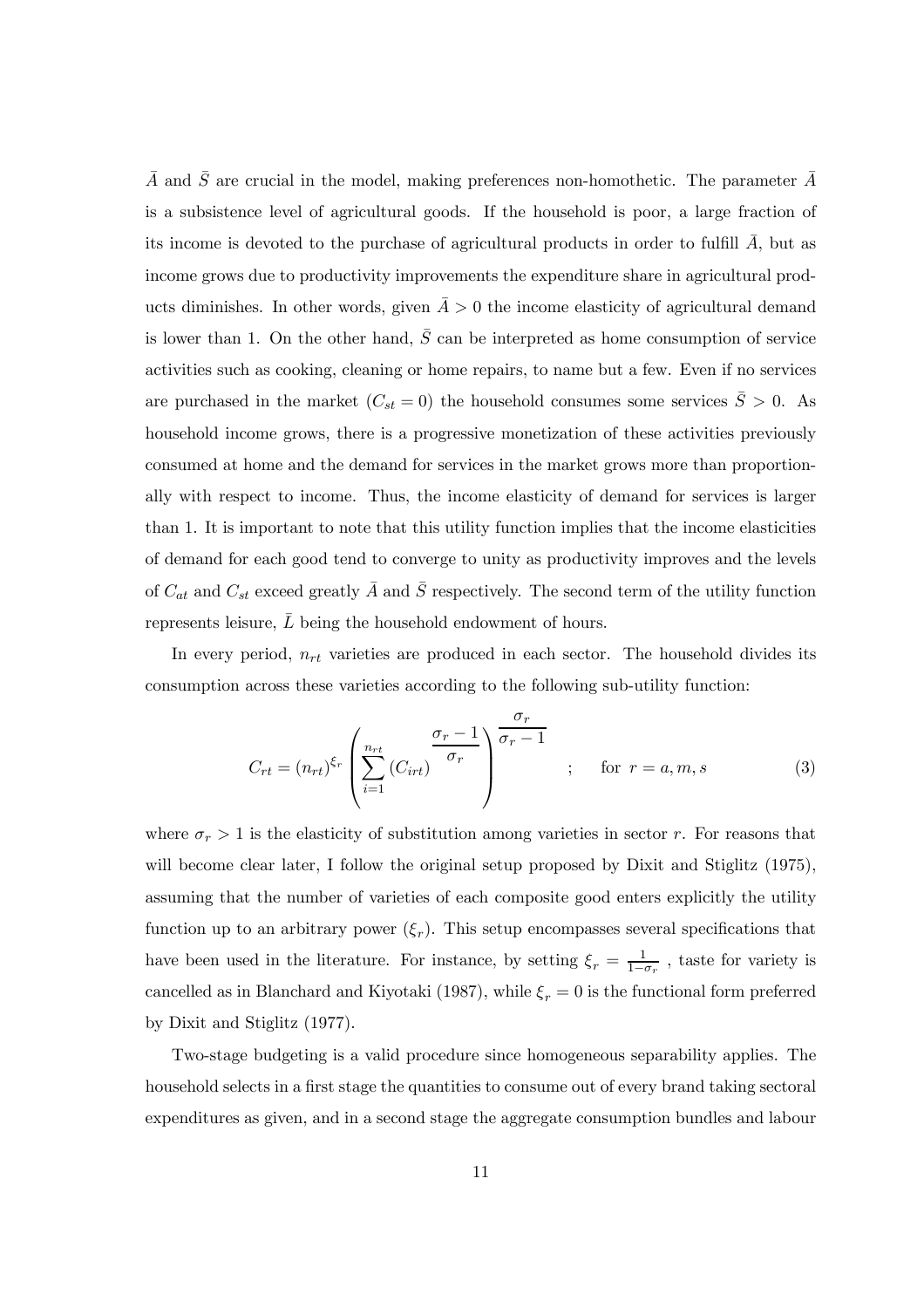supply. In particular, it repeats for every sector the maximization of (3) subject to

$$
\sum_{i=1}^{n_{rt}} P_{irt} C_{irt} = P_{rt} C_{rt} , \quad \text{for } r = a, m, s
$$

This yields the demand for each variety, which is inversely related to its relative price according to the inter-brand elasticity of substitution,

$$
C_{irt} = \left(\frac{P_{rt}}{P_{irt}}\right)^{\sigma_r} C_{rt} \left(n_{rt}\right)^{\xi_r(\sigma_r - 1)}, \quad \text{for } r = a, m, s \tag{4}
$$

where  $P_{rt}$  is the price index for composite good  $r$ 

$$
P_{rt} = (n_{rt})^{-\xi_r} \left( \sum_{i=1}^{n_{rt}} (P_{irt})^{1-\sigma_r} \right)^{\frac{1}{1-\sigma_r}}, \quad \text{for} \quad r = a, m, s
$$
 (5)

In the second stage, sectoral expenditures and labour supply are decided. Therefore, the household maximizes its utility function (2) subject to the budget constraint and nonnegativity conditions

$$
P_{at}C_{at} + P_{mt}C_{mt} + P_{st}C_{st} \le W_t L_t + R_t
$$
  
\n
$$
C_{at} \ge 0, \quad C_{mt} \ge 0, \quad C_{st} \ge 0
$$
\n
$$
(6)
$$

where the right-hand side of the first inequality represents total income of the household, which is composed of labour income  $(W_t L_t)$  and the rents  $(R_t)$  of the economy to be defined below. This maximization yields the following demand functions

$$
C_{at} = \frac{\alpha}{P_{at}} I_t + \bar{A}
$$
\n<sup>(7)</sup>

$$
C_{mt} = \frac{\beta}{P_{mt}} I_t \tag{8}
$$

$$
C_{st} = \frac{1 - \alpha - \beta}{P_{st}} I_t - \bar{S}
$$
\n(9)

where  $I_t$  is the so-called full income of the household

$$
I_t = W_t L_t + R_t + P_{st} \overline{S} - P_{at} \overline{A}
$$
\n
$$
(10)
$$

, and the individual labour supply schedule

$$
L_t = \bar{L} - \frac{(1 - \phi)}{\phi} \frac{I_t}{W_t} \tag{11}
$$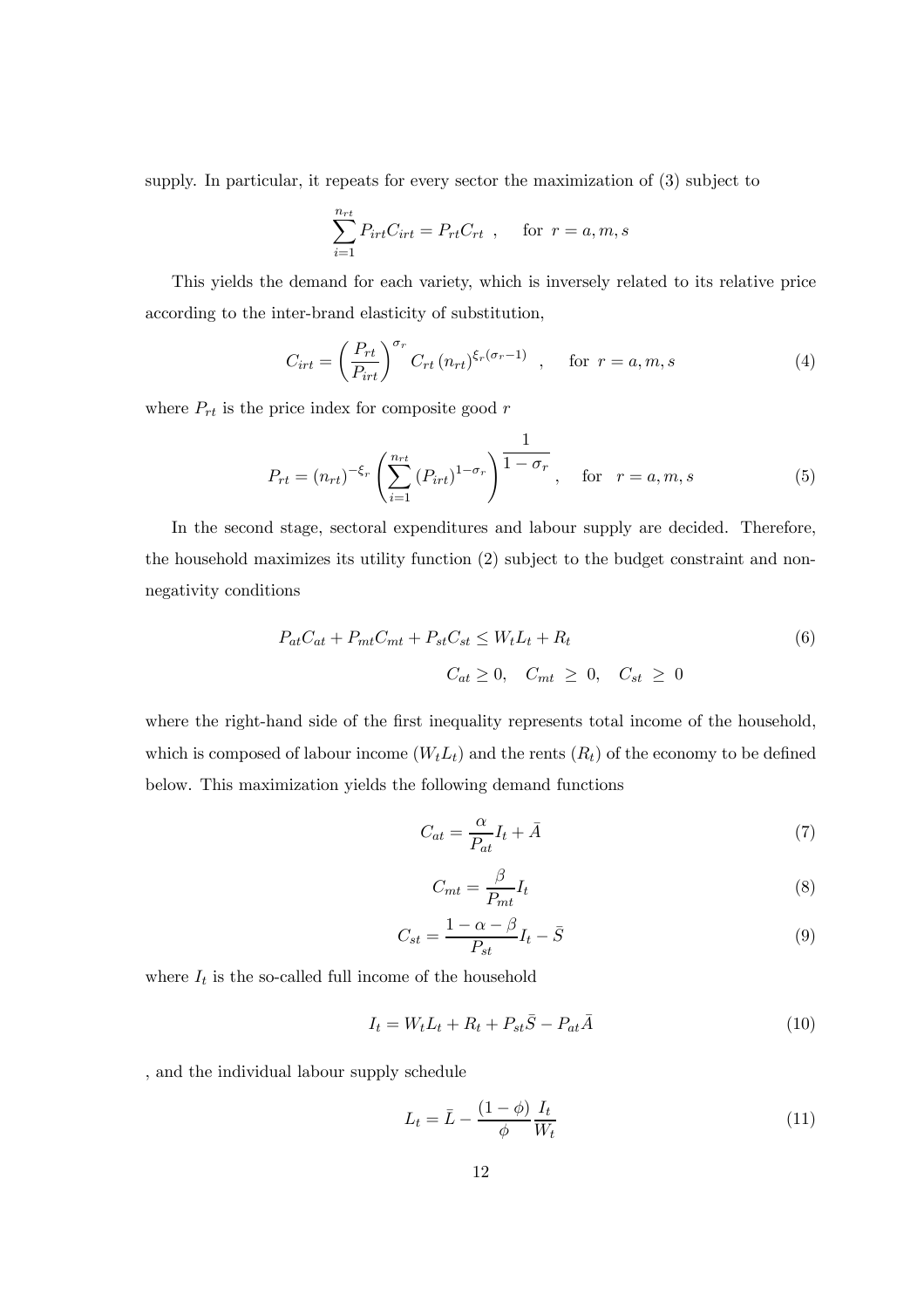with  $\frac{(1-\phi)}{\phi}$  representing the ratio between the elasticities of the marginal utilities of leisure and consumption. Note that in the case of homothetic preferences  $({\overline{A}} = {\overline{S}} = 0)$  the utility function becomes Coob-douglas in consumption, and the expected result of constant expenditure shares applies  $\left(\frac{C_a P_{at}}{I_t} = \alpha; \frac{C_m P_{mt}}{I_t} = \beta; \frac{C_s P_{st}}{I_t} = 1 - \alpha - \beta\right)$ . However, given nonhomotheticity of preferences the expenditure shares will depend on the income level of the household and therefore on the evolution of productivity.

#### 3.2 Firms

Technology is the same across sectors and firms, but the exogenous rate of productivity growth  $g_r$  is allowed to vary across sectors according to the following law of motion

$$
\dot{\lambda}_{rt} = g_r \lambda_{rt} \quad , \text{ for } \quad r = a, m, s \tag{12}
$$

where  $\lambda_{rt}$  is the productivity level at time t in sector r and a dot over a variable denotes a derivative with respect to time.

The production function of a representative firm  $i$  that operates in sector  $r$  is characterized by

$$
Y_{irt} = L_{irt} \lambda_{rt} - \psi_r \quad , \quad \text{for} \quad r = a, m, s \tag{13}
$$

where the parameter  $\psi_r$  represents a fixed cost of production,  $L_{irt}$  is labour input and  $Y_{irt}$ is the output of firm  $i$  in a given period.

Taking into account the demand for each particular brand and the available technology, the monopolistic firms set prices and labour demand to maximize profits. We assume that the number of firms (and therefore brands) is so large that every firm neglects the indirect effects of its price decisions on aggregate variables. The goods produced are non-storable.

Profit maximization of firm's  $i$  profits  $(1)$  subject to its demand  $(4)$  and technology  $(13)$ yields the price rule and labour demand. Accordingly, the price rule is:

$$
P_{irt} = \mu_r \frac{W_t}{\lambda_{rt}} \quad , \quad \text{for} \quad r = a, m, s \tag{14}
$$

where

$$
\mu_r = \frac{\sigma_r}{\sigma_r - 1} \quad , \text{ for } \quad r = a, m, s
$$

is the markup of prices over marginal costs.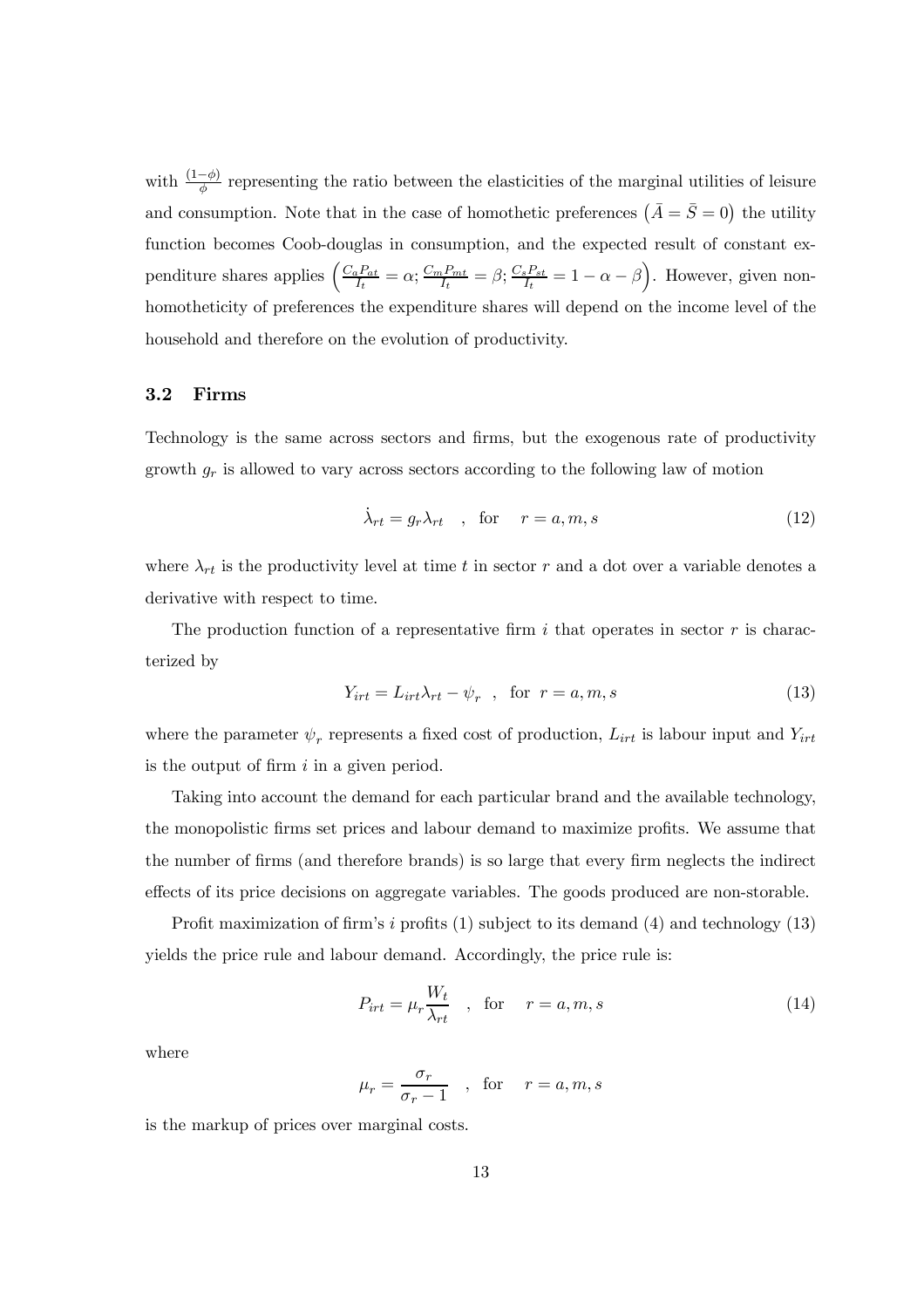After some manipulations, labour demand of firm  $i$  in sector  $r$  can be expressed as

$$
L_{ir} = \left(\frac{P_{rt}}{P_{irt}}\right)^{\sigma_r} \frac{\left((n_{rt})^{\xi_r(\sigma_r - 1)} C_{rt} + \psi_r\right)}{\lambda_{rt}}, \text{ for } r = a, m, s \qquad (15)
$$

#### 3.3 Equilibrium

Note that in the light of the assumptions made about technology and preferences, the inter-brand equilibrium is symmetric:

$$
P_{jrt} = P_{krt} \quad \forall j, k \quad , \text{ for } r = a, m, s
$$

Symmetry allows us to work with aggregate variables. Thus, according to (5) the aggregate sectoral price index becomes

$$
P_{rt} = (n_{rt})^{\left(\frac{1+\xi_r \sigma_r - \xi_r}{1-\sigma_r}\right)} P_{irt} \quad , \text{ for } r = a, m, s \tag{16}
$$

which implies that, as long as taste for variety is not cancelled  $\left(\text{iff } \xi_r > \frac{1}{1-\sigma_r}\right)$ ), sectoral prices decrease when the number of varieties in the sector increases. Introducing (16) into (14) an expression for aggregate sectoral prices is obtained:

$$
P_{rt} = (n_{rt})^{\left(\frac{1+\xi_r \sigma_r - \xi_r}{1-\sigma_r}\right)} \mu_r \frac{W_t}{\lambda_{rt}} \quad , \text{ for } r = a, m, s \tag{17}
$$

Demand for every brand from (4) and (16) becomes

$$
C_{irt} = (n_{rt})^{\left(\frac{\sigma_r \xi_r + \sigma_r - \xi_r}{1 - \sigma_r}\right)} C_{rt} , \quad \text{for } r = a, m, s
$$
 (18)

Similarly, introducing (16) into (15) yields an expression for the behavior of sectoral employment in equilibrium

$$
(L_{rt}) = \frac{1}{\lambda_{rt}} \left( (n_{rt})^{\left( \frac{1 + \sigma_r \xi_r - \xi_r}{1 - \sigma_r} \right)} C_{rt} + n_{rt} \psi_r \right) \quad , \text{ for } r = a, m, s \tag{19}
$$

The labour market clearing condition is derived from individual labour supply (11) and the sectoral labour demands summarized in (19):

$$
L_{at} + L_{mt} + L_{st} = L_t = \phi \bar{L} - (1 - \phi) \frac{(R_t + P_{st}\bar{S} - P_{at}\bar{A})}{W_t}
$$
(20)

Finally, an expression for the equilibrium number of firms in every sector closes the model. I assume free entry once the regulatory costs are satisfied. Thus, combining (1), (17)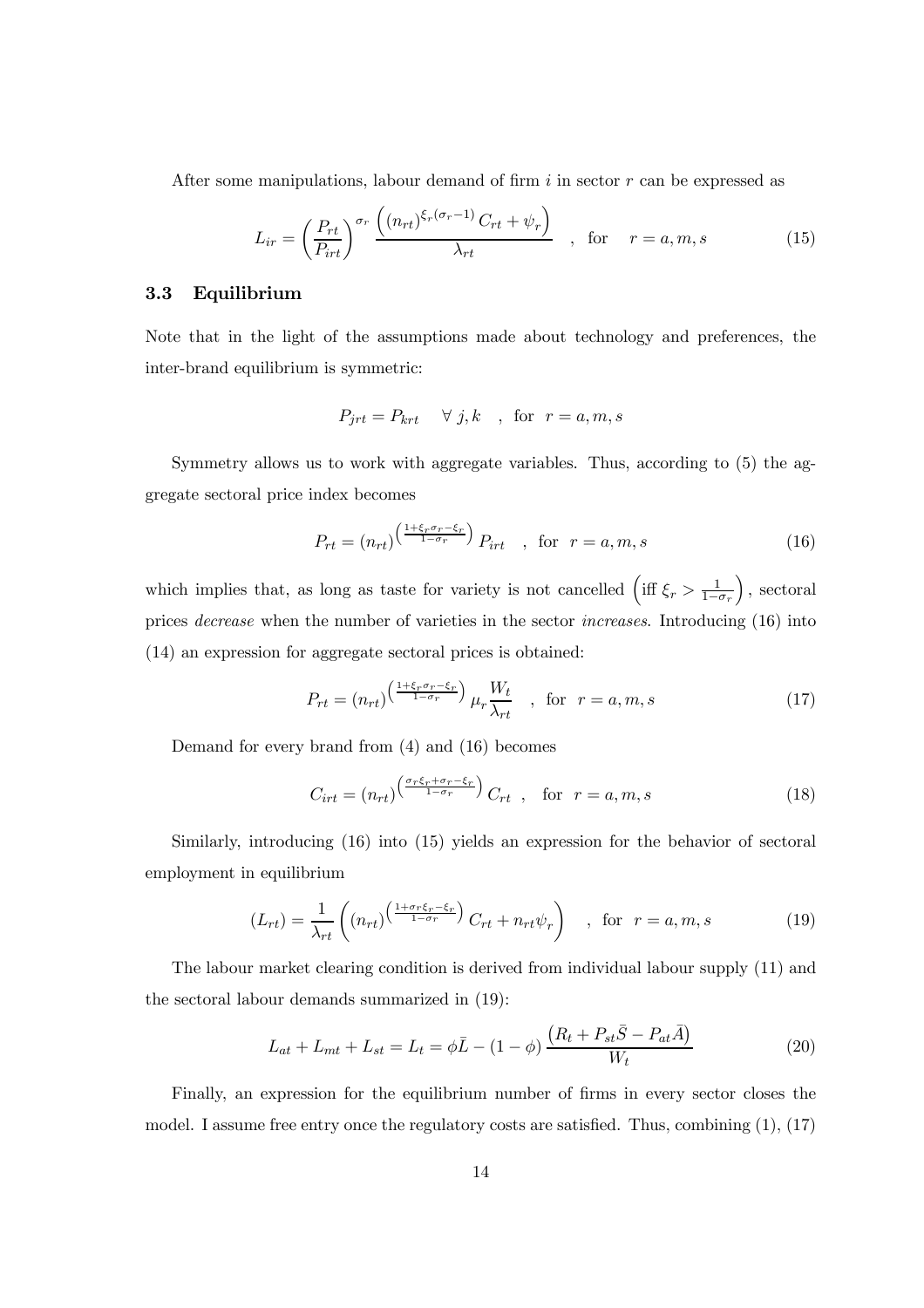and (18), the zero profit condition and market clearing determine the number of varieties in every sector according to the next expression

$$
C_{rt} \left(\mu_r - 1\right) - \left(n_{rt}\right)^{\left(\frac{\sigma_r \xi_r + \sigma_r - \xi_r}{\sigma_r - 1}\right)} \psi_r - \frac{\mu_r n_{rt} \kappa}{P_{rt}} = 0 \quad \text{for} \quad r = a, m, s \tag{21}
$$

In equilibrium, each firm is paying  $\kappa$  every period implying that aggregate rents are

$$
R_t = \kappa \sum_{r=a,m,s} n_{rt} \tag{22}
$$

The equilibrium is defined by the three demand rules  $(7)$ ,  $(8)$ ,  $(9)$ , the three price rules and labour demand equations summarized in (17) and (19) respectively, the three zero profit conditions summarized in (21) and the labour market clearing condition (20), which constitute a system of 13 equations in 13 unknowns. Labour is set as the numeraire, such that the wage is equal to 1. Non linearities in the system oblige to find numerical solutions by an iterative process.

#### 3.4 Parameterization

All parameters are set in advance to match certain long-run averages observed in the US economy as shown in Figure 1. Thus, a model period corresponds to one year and the model is simulated for 130 periods.

Table 1 summarizes the parameters used in the benchmark simulations. The expenditure shares  $(\alpha, \beta)$  represent the actual sectoral value added as a percentage of GDP in the US in 1997. The growth rates of sectoral productivity  $(g_a, g_m, g_s)$  are calculated using data described in Broadberry (1998). This data represent yearly average annual growth rates of output per employee in the three main sectors of the US economy for the period 1870-1990.6 According to these estimates, service productivity growth lags behind the other two sectors as put forward by Baumol's cost-disease model.  $\overline{A}$  and  $\overline{S}$  are set together with the initial levels of technology  $(\lambda_{a0}, \lambda_{m0}, \lambda_{s0})$  in order to obtain an income elasticity of demand for

<sup>&</sup>lt;sup>6</sup>The service sector productivity growth rate is a weighted average of Distribution, Transport and Communications, Utilities, Finance and Other Services rates of productivity growth. Government Services are left out of the analysis, since output measurement rules out the possibility of productivity growth in this sector. I would like to thank Stephen Broadberry for generously providing me with the US productivity data.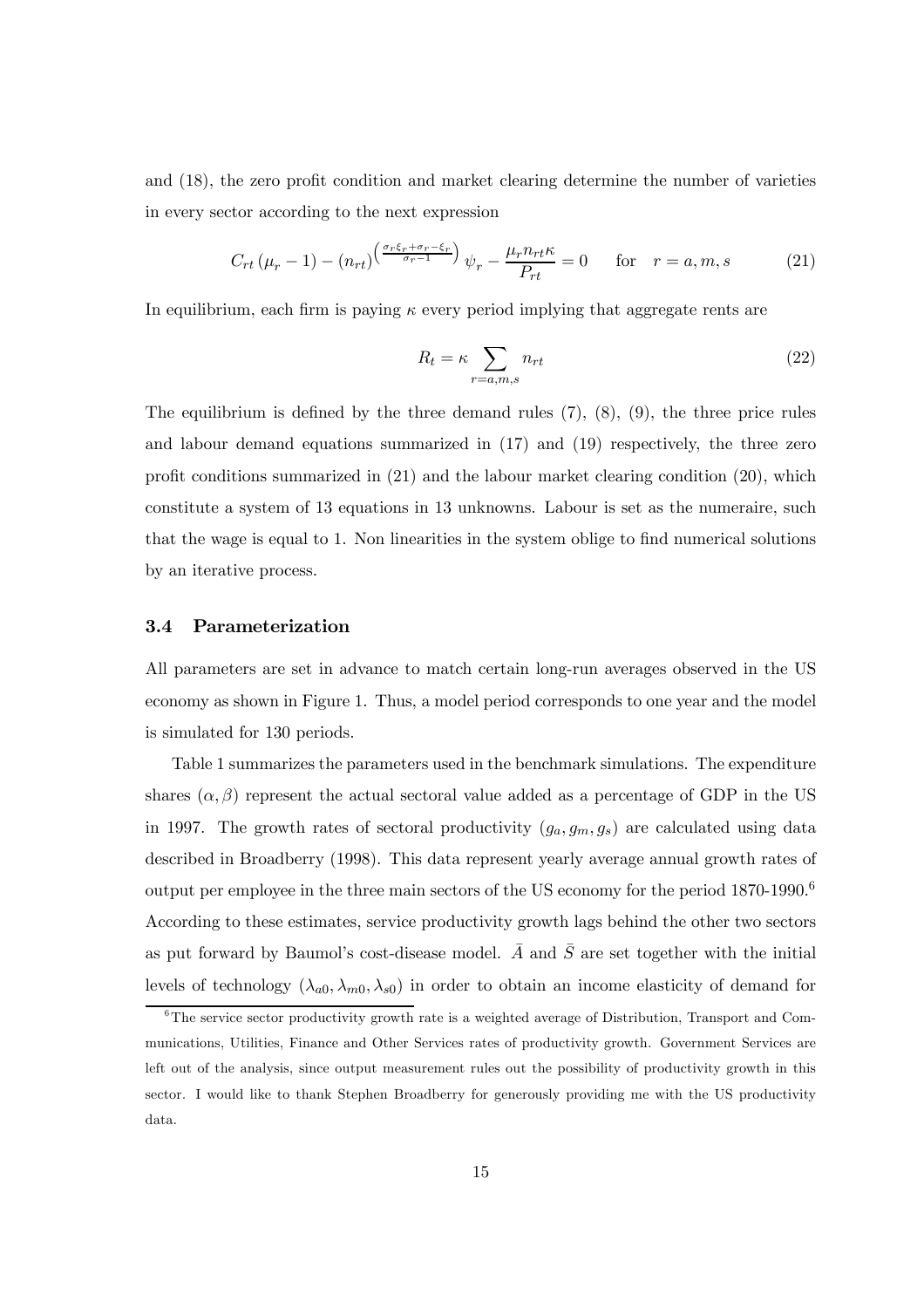| $\lambda_{a0}$ | $\lambda_{m0}$ | $\lambda_{s0}$ | $\alpha$ |            |            |            | $\omega$ |          | $\kappa$ |
|----------------|----------------|----------------|----------|------------|------------|------------|----------|----------|----------|
| 1200           | 200            | 320            | 0.02     | 0.025      | 300        | 60         | ′3       |          |          |
| $\mathbf{r}$   | $g_a$          | $g_m$          | $g_s$    | $\sigma_a$ | $\sigma_m$ | $\sigma_s$ | $\psi_a$ | $\psi_m$ | $\psi_s$ |
|                | 0.034          | 0.022          | 0.011    |            |            |            |          |          |          |

Table 1: Parameters in the Baseline Model. Free Entry

every good consistent with empirical estimates and to match the initial employment shares in the three sectors. Accordingly, the average income elasticity of service demand in a mature economy (during the last 30 periods of the simulation) is 1.1, consistent with available estimates for the 1980s (Bergstrand, 1991). Over the whole period, the income elasticity of demand for services is larger than one, and decreases monotonically as productivity increases. Consistent with the empirical evidence, the income elasticity for manufactures is smaller than for services but larger than for agriculture.

Oliveira et al. (1996) find an average mark-up of 1.15 for US manufacturing, while estimates for service sub-sectors range from 1.24 to 1.68. I introduce the same markups in the three sectors in the benchmark simulation to isolate the effects of product market regulations on the sectoral structure. Therefore, the elasticity of substitution across brands in every sector is set to 6, which implies a markup of 1.2.

The value of  $\phi$  is set to 1/3 such that in the absence of regulations and income effects due to non-homothetic preferences the representative household would work a third of its time endowment. The fixed costs of production in every sector and time endowment of the household are normalized to 1.

Finally, the degree of taste for variety  $\xi_r$  is set to zero in all sectors in the benchmark simulations. Therefore, as in Dixit and Stiglitz (1977) variety is neither a public good nor a bad.

# 4 Long-Run. The Free Entry Case

Let us first concentrate on the dynamics of the model in the long run free entry case; thus, when product market regulations are absent  $(\kappa = 0)$ . Figure 4 shows the simulated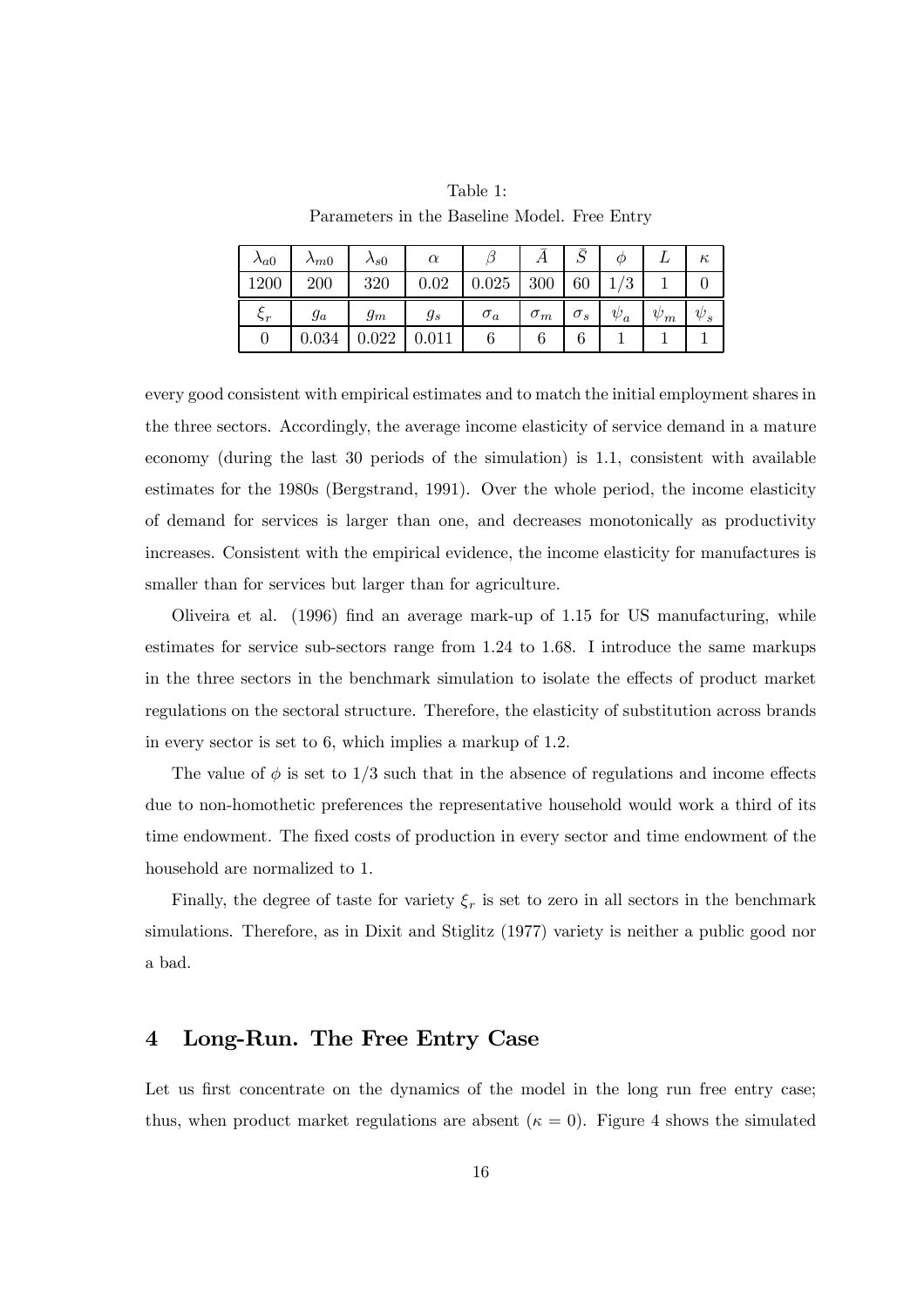evolution of the real and nominal sectoral GDP shares, sectoral employment shares on total employment and employment rate for a period of 130 years. First, note that the sectoral employment shares follow a remarkably similar pattern to the one observed in the US economy reported in Figure 1. A massive reallocation of employment from agricultural to service industries takes place, while the manufacturing employment share stays relatively constant. In early stages of production (when productivity is low), the subsistence level of agricultural consumption requires a large share of employment engaged in this sector. However, the important growth rate of productivity in the agricultural sector frees up so much employment that initially both manufacturing (mildly) and service employment shares increase. This pattern remains stable during the first 50 years of the simulation. Afterwards, the income elastic demand for services together with the low rate of productivity growth in this sector brings about a continuously increasing share of services in employment and nominal GDP, which starts drawing resources even from the manufacturing sector.

Even if the service share increases in nominal terms following the same pattern of the employment shares, the effects of the productivity gap can be observed from the evolution of the real GDP shares.<sup>7</sup> As income rises, the gap between productivity in manufacturing and services grows, and consequently the relative price of services increase with respect to manufacturing. Thus, given the constant raise of the relative price of services, the evolution of the real GDP shares illustrates the so-called cost-disease evolution of the service sector, which suggests that a non-negligible part of the expansion of services nominal GDP shares is due to this price differential.

The evolution of the employment rate can be easily understood from the market clearing condition in the labour market (20) which, taking into account that in the free entry case rents are zero  $(R_t = 0)$  becomes

$$
L_t = \phi \bar{L} - (1 - \phi) \frac{P_{st} \bar{S} - P_{at} \bar{A}}{W_t}
$$
\n(23)

Therefore, if preferences were homothetic  $(\bar{A} = \bar{S} = 0)$ , the second term in this equation would be zero and the employment level would be fixed over time at  $\phi L = 1/3$ . In our

<sup>7</sup>Real GDP shares are defined as sectoral output evaluated at prices in period 80 (denoted by 1950 in the graphs) divided by real GDP as obtained using a Paasche price index. Thus, the expression for the real GDP share in sector r becomes:  $\left(\frac{P_{r80}C_{rt}}{\sum_{r}P_{rt}C_{rt}}\right)\left(\frac{\sum_{r}P_{rt}C_{r80}}{\sum_{r}P_{r80}C_{r80}}\right)$  $\frac{\sum\limits_{r} Prt\,C_{r80}}{\sum\limits_{r} Pr_{80}C_{r80}}\Bigg)$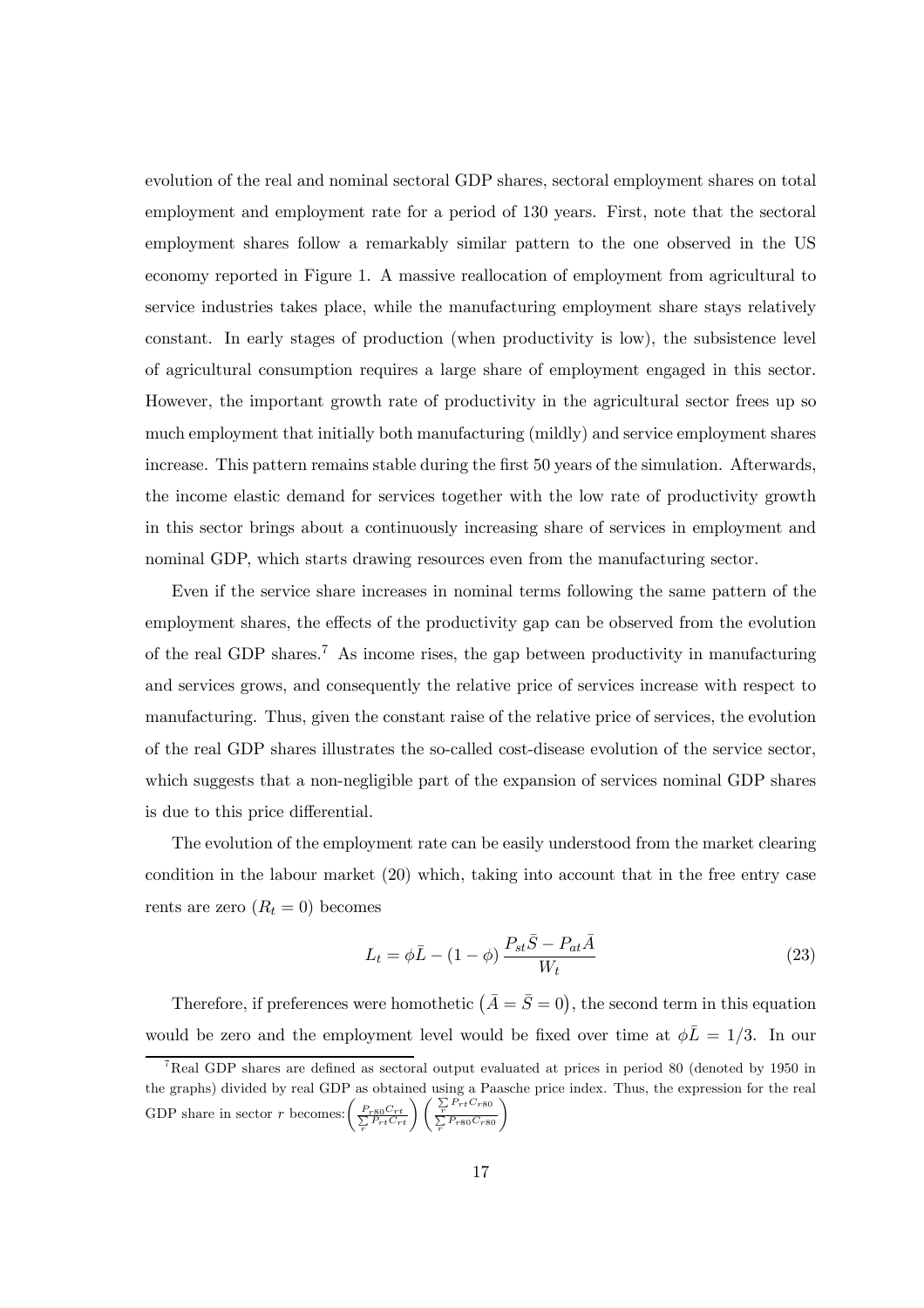

Figure 4: Long-run. Free Entry Case

case, productivity improvements reduce prices and therefore the relative importance of this second term as time evolves, which implies that structural change progressively faints and the employment rate tends to this value in the long run.

However, along the structural change path the same forces that explain the sectoral employment shares drive the evolution of labour supply. At early stages of development (small t) the need to fulfill the subsistence level of agriculture consumption together with a low labour productivity in the three sectors explains a relatively high level of hours worked. As income grows, the household progressively reduces working hours, since productivity growth means that the subsistence level of food consumption can be reached with fewer hours of work. This decline in per capita hours worked coincides with the shift away from employment engaged in agricultural production, as observed in the first decades of the twentieth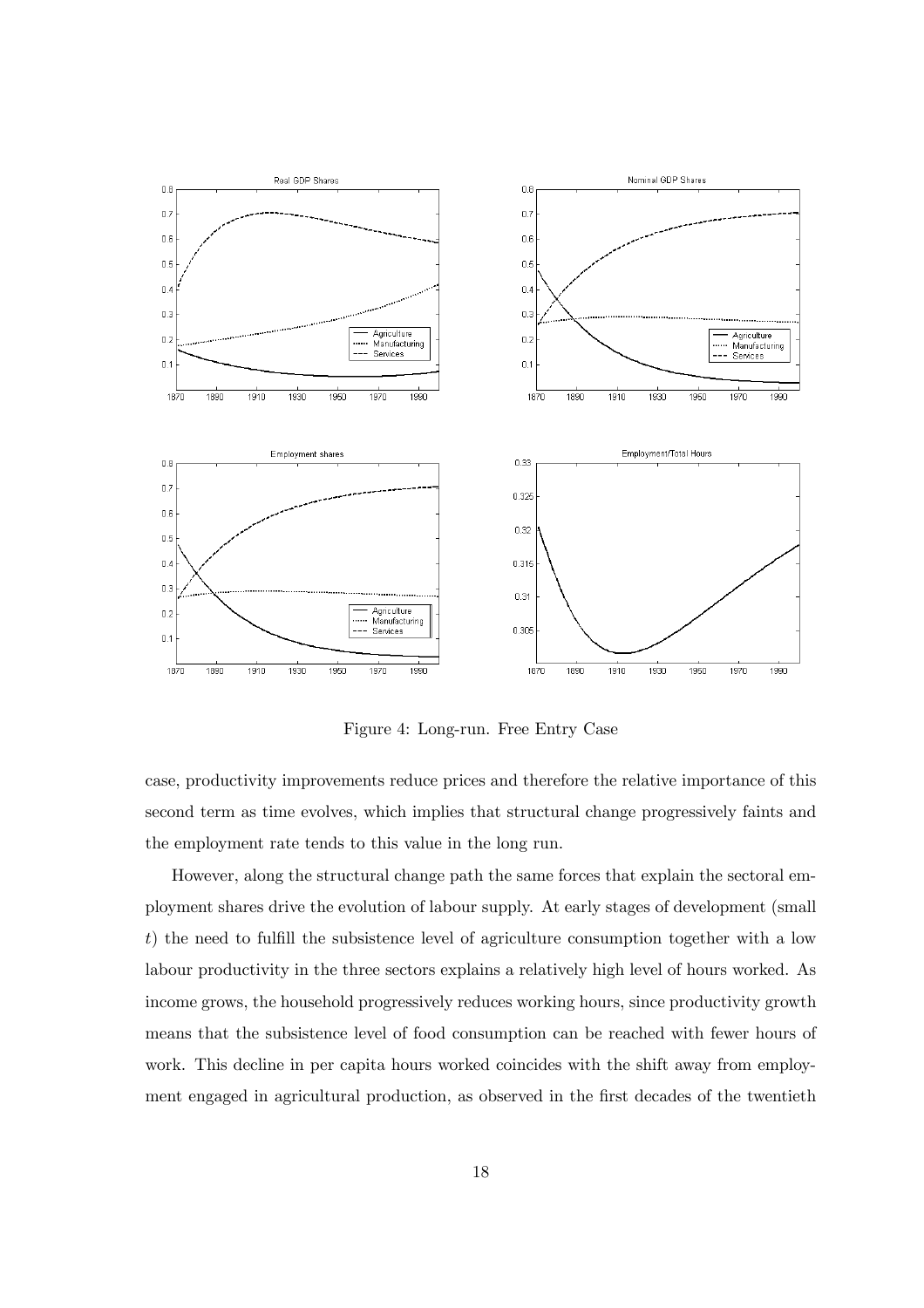century in the US (Costa, 1995). Parallel to the reduction of agricultural prices, the market price of services declines as productivity improves. This tends to increase working hours, and after a certain threshold of productivity outweighs the effect of agricultural prices on labour supply, which starts raising.

# 5 Product Market Regulations and Structural Change

Last section showed that the model can capture the stylized facts of structural change. The next simulations introduce product market regulations and study their effects on the sectoral allocation of labour. Since the empirical motivation of this paper is to explain the divergence in the sectoral employment shares across mature economies, the time span of the next simulation is limited to the last 40 years.

Figure 5 shows the employment rate and sectoral employment shares for the unrestricted entry model (straight lines) and the regulated model (dashed lines) for  $\kappa = 0.01$ . The comparison of the employment rates in the regulated and free entry economies clearly shows that more stringent regulatory barriers reduce labour supply. The intuition behind this result is quite simple. Total differentiation of (20) yields:

$$
\frac{dL_t}{d\kappa} = (\phi - 1) \left( \frac{dR_t}{d\kappa} + \bar{S} \frac{dP_{st}}{d\kappa} - \bar{A} \frac{dP_{at}}{d\kappa} \right)
$$
\n(24)

The first term in the second parenthesis is positive, indicating that barriers to entry reduce labour supply directly (recall that  $\phi < 1$ ), through the raise in the size of rents in the economy. The other two terms show that regulations alter labour supply through changes in the market value of the subsistence requirement of agriculture and home consumption of services. Since tighter regulations reduce the number of firms in equilibrium, the prices of agricultural and service products increase according to eq. (17). The raise in the value of home production of services  $(P_{st}\overline{S})$  acts as an income effect that further reduces labour supply. This is partially offset by the increasing cost of the subsistent requirement of food (third term). However, this is a second order effect in relatively wealthy societies, where the consumption expenditure in agricultural products is very modest and the fast productivity experienced in this sector guarantees a low relative price for food. Thus, the first two effects outweigh the latter and labour supply falls in regulated economies.8

<sup>&</sup>lt;sup>8</sup>Alternative simulations where product market regulations represent a dead-weight loss show that these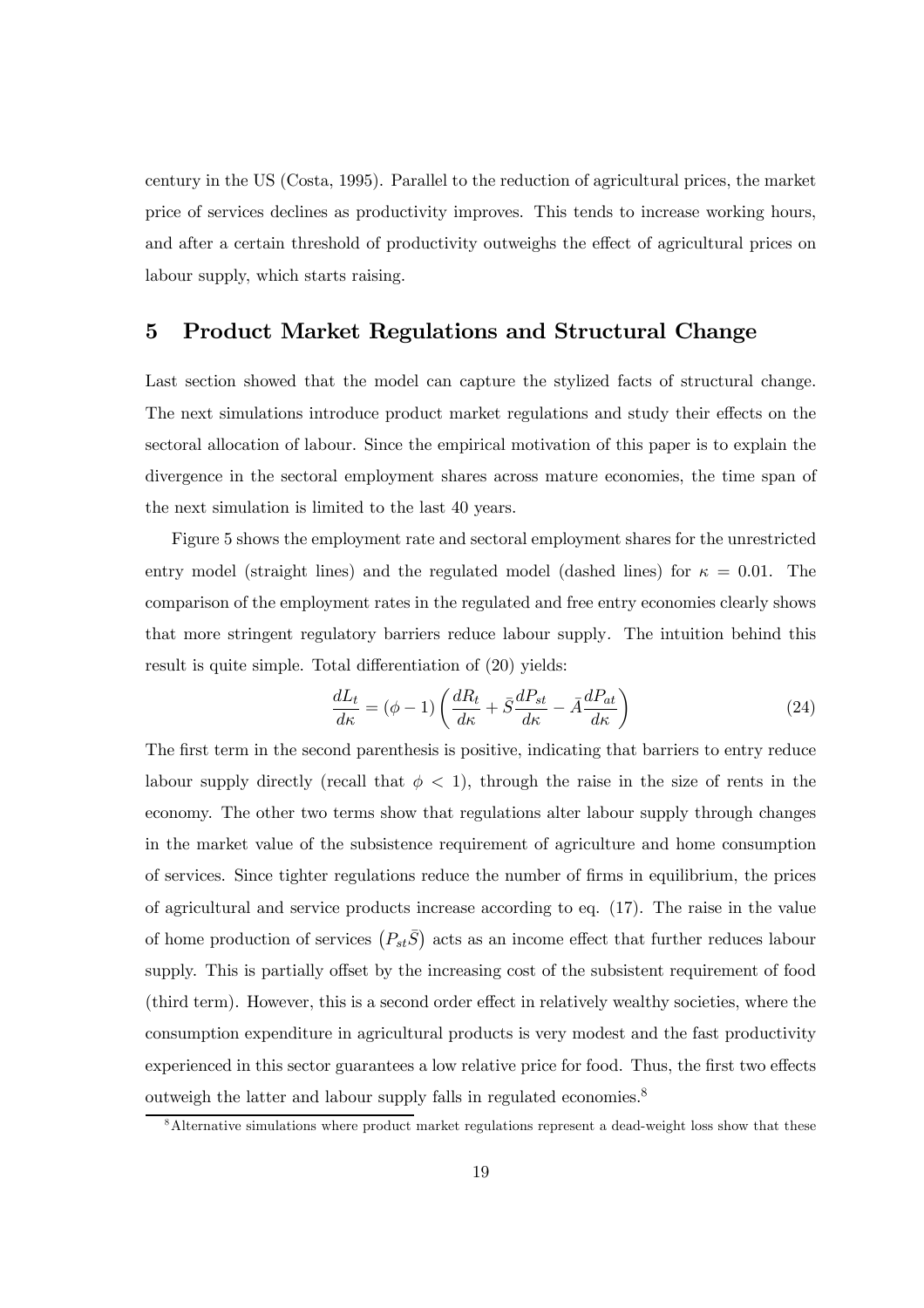

Figure 5: Free Entry versus Regulated Economy

Nicoletti et al. (2001) find a negative correlation between product market regulations and the employment rate in a cross-country study for OECD economies. While they discuss several demand-side channels that could drive this finding, the model presented here proposes an alternative explanation. As barriers to entry become more stringent, the reduction of varieties increases rents and service prices and favor home consumption of service activities against their purchase in the market, reducing labour supply. Note that in the model there is home consumption of services but not home production. The model can be easily extended to consider home production of services as shown by Rogerson (2004b). In this case, the household might reduce even further working hours in the presence of product market regulations given the higher relative price of market services. The mechanism

institutions reduce the employment rate in a mature economy even in the absence of rents.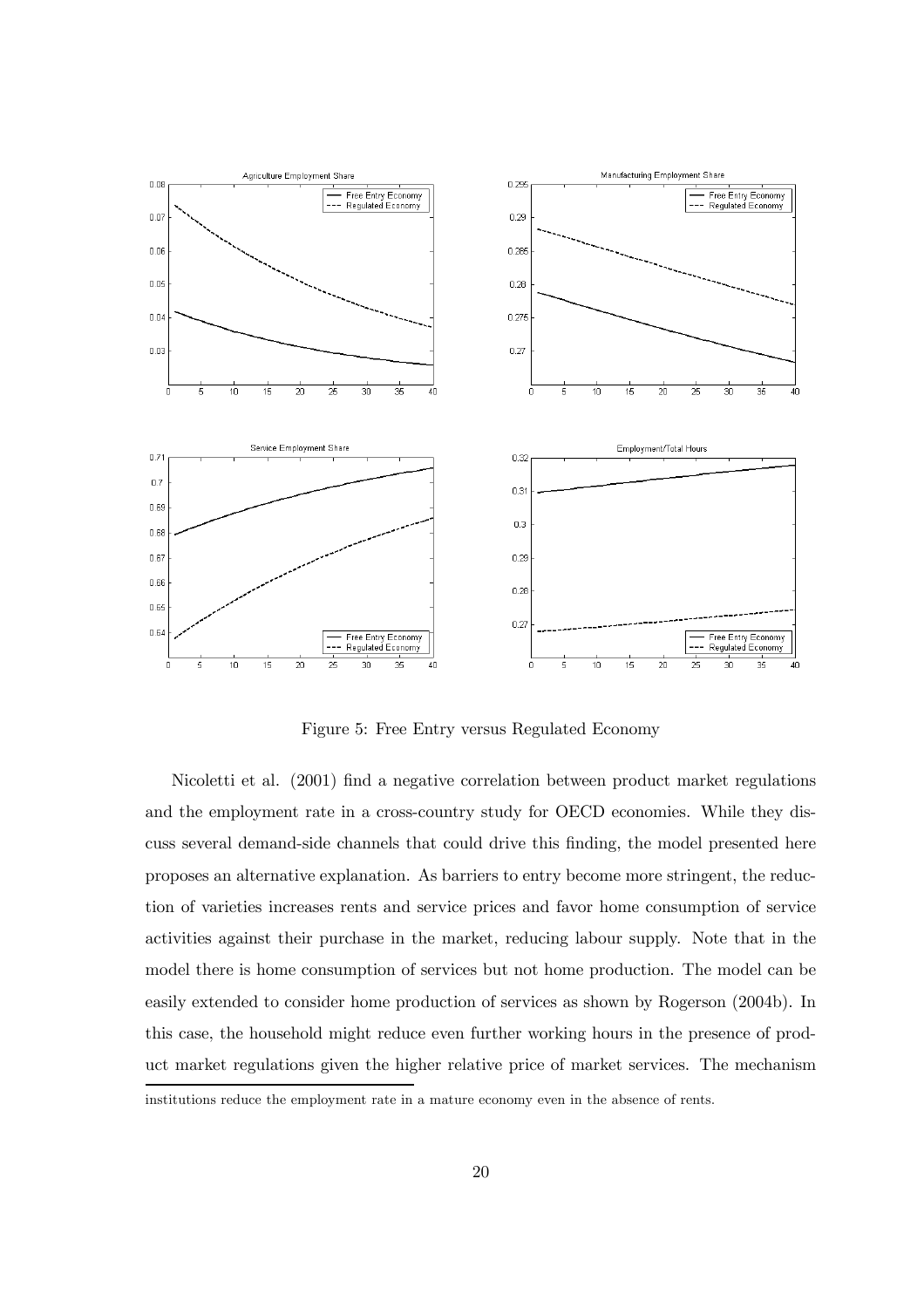behind the reduction of labour supply presented here is consistent with the empirical evidence discussed in Freeman and Schettkat (2001), who show that once home production of services is accounted for, there are no sizable differences in the employment rate between the US and Germany. As the authors put forward, differences in the tax wedge and skills distributions between both countries partly explain the gap. Additionally, according to the insights discussed above the lower labour supply of German households might be the response to more stringent product market regulations in this country.<sup>9</sup>

The first three panels of Figure 5 show the responses of the sectoral employment shares to the presence of regulatory barriers. They show that economy-wide product market regulations exert asymmetric effects on the productive structure of an economy characterized by structural change. They reduce the labour engaged in service activities, increasing the sectoral employment shares of manufacturing and agriculture.

The rationale behind this result is the following. First, product market regulations reduce the number of firms and increase prices of all goods. Since service demand is income elastic, as long as regulations reduce real income this causes a reduction in demand that is stronger for the service sector. Note that the fall in real income will not always take place since the reduction of varieties in regulated economies increases sectoral prices but also saves fixed costs of production. As Dixit and Stiglitz (1977) showed, when  $\xi = 0$  the market outcome is equal to the second best social optimum in which lump-sum subsidies are not available to overcome the inefficiency introduced by monopolistic competition. Thus, any restriction to the number of varieties will reduce welfare and income. However, if variety is considered a public bad  $(\xi < 0)$  as will be discussed in the next section, the output and welfare consequences of restricting the number of varieties is undetermined. Second, the higher market price of services and larger size of rents in the regulated economy triggers an additional income effect via reduction of labour supply which constrains further the service employment share. Note that the gap in the sectoral employment shares between the free entry and regulated economies shrinks as time evolves. As noted earlier, this is the result of a progressive exhaustion of the sources of structural change that takes place as income grows and the market value of  $\overline{A}$  and  $\overline{S}$  diminishes. Thus, product market regulations reduce the

<sup>&</sup>lt;sup>9</sup>Our indices of barriers to entry indicate highly unregulated markets in the US while German product market regulations are above the median of the distribution.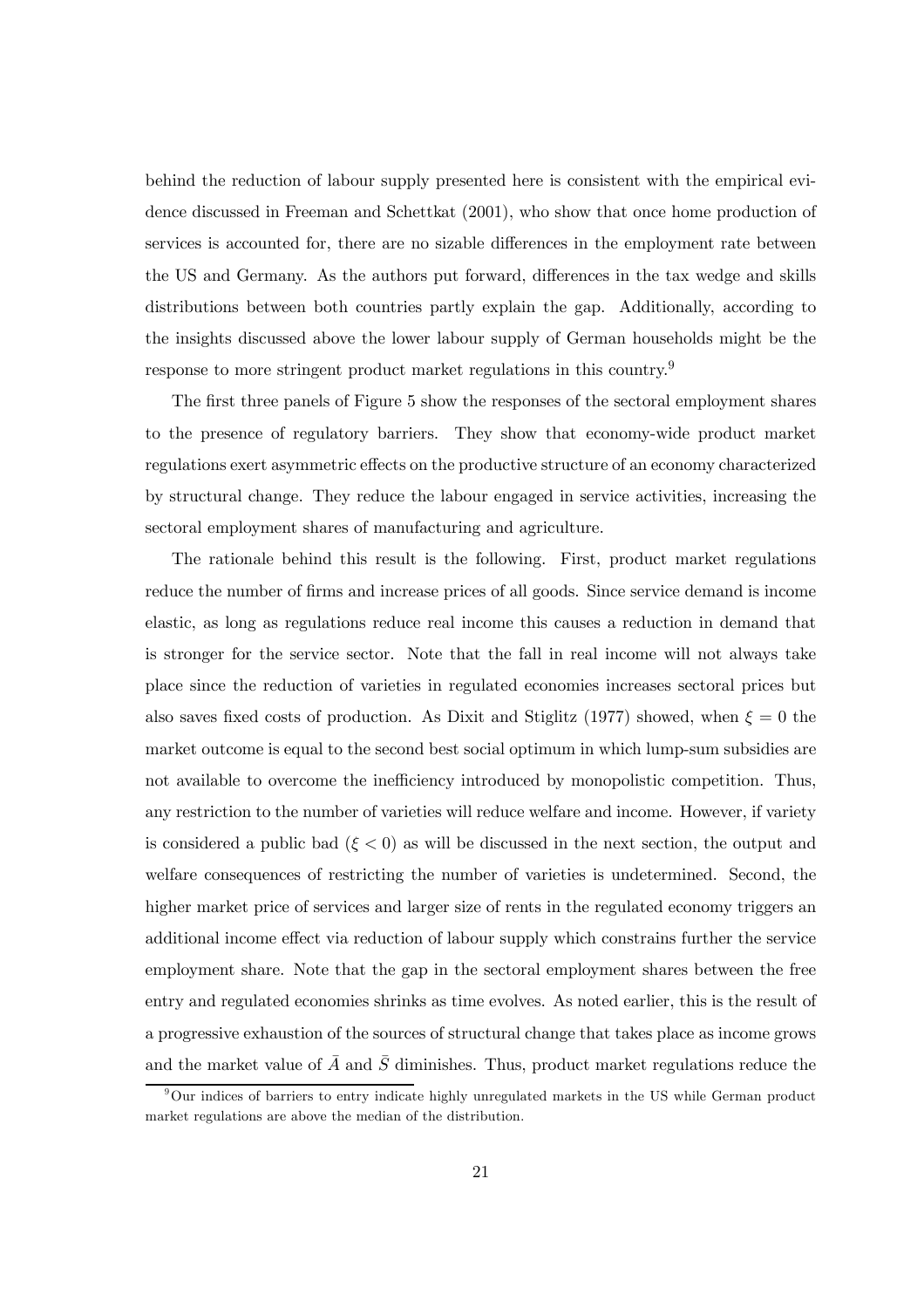service employment share proportionally to the speed of structural change, which in the model coincides with the productivity or income level.

Although in the present parameterization regulations are always welfare decreasing, it is useful to measure how important these welfare losses are. Let us define  $\vartheta$  as the percentage variation in leisure that the household in a regulated economy has to experience to be as well off as in the free entry case, leaving consumption constant. If superscripts r denote variables in the regulated equilibrium and superscripts f are meant for the free entry parameterization, the welfare losses  $(-\theta)$  are implicitly defined as:

$$
U_t(C_{at}^f, C_{mt}^f, C_{st}^f, \left(\bar{L} - L_t^f\right)) = U_t\left(C_{at}^r, C_{mt}^r, C_{st}^r, \left(\bar{L} - L_t^r\right)\left(1 + \frac{\vartheta}{100}\right)\right) \tag{25}
$$

The next set of simulations presents an attempt to evaluate the quantitative impact of product market regulations on the sectoral structure of the economy, the employment rate and welfare. For this purpose,  $\kappa$  needs to be calibrated. Diankov et al. (2002) present quantitative indicators of entry regulations, measuring the total cost of entry regulations as a share of GDP per capita. Two observations are in place before taking these indicators to our model. First, in the model all firms pay every period  $\kappa$  as a lump sum accounting for product market regulations. In reality, entry regulations are paid only by newly created firms. Bartelsman et al. (2003) find that entry rates in the US business sector are roughly 10 percent. I take this value as the benchmark entry rate of firms in the absence of entry regulations and assume that the total yearly cost due to entry regulations in every country is a 10 percent of the estimates presented by Djankov et al. (2002). Second, entry regulations are just a fraction of product market regulations, which also include red tape operating costs, price controls, legal barriers to competition, etc. In the lack of a quantitative indicator of these additional regulatory burdens I assume that they represent a similar cost to that imposed by entry barriers. Thus, Column 2 of Table 2 reports the total cost of product market regulations used for the calibration, which amount to a 20 percent of the regulatory costs reported by Djankov et al. (2002).

The effects of product market regulations depend not only on  $\kappa$  but also on the extent of structural change in the economy. Thus, I set  $\kappa$  and t to their minimum values that match the actual employment share of each country in the late 1990s and its regulatory costs as a fraction of GDP. Once this is set, the exercise is completed by shifting  $\kappa$  to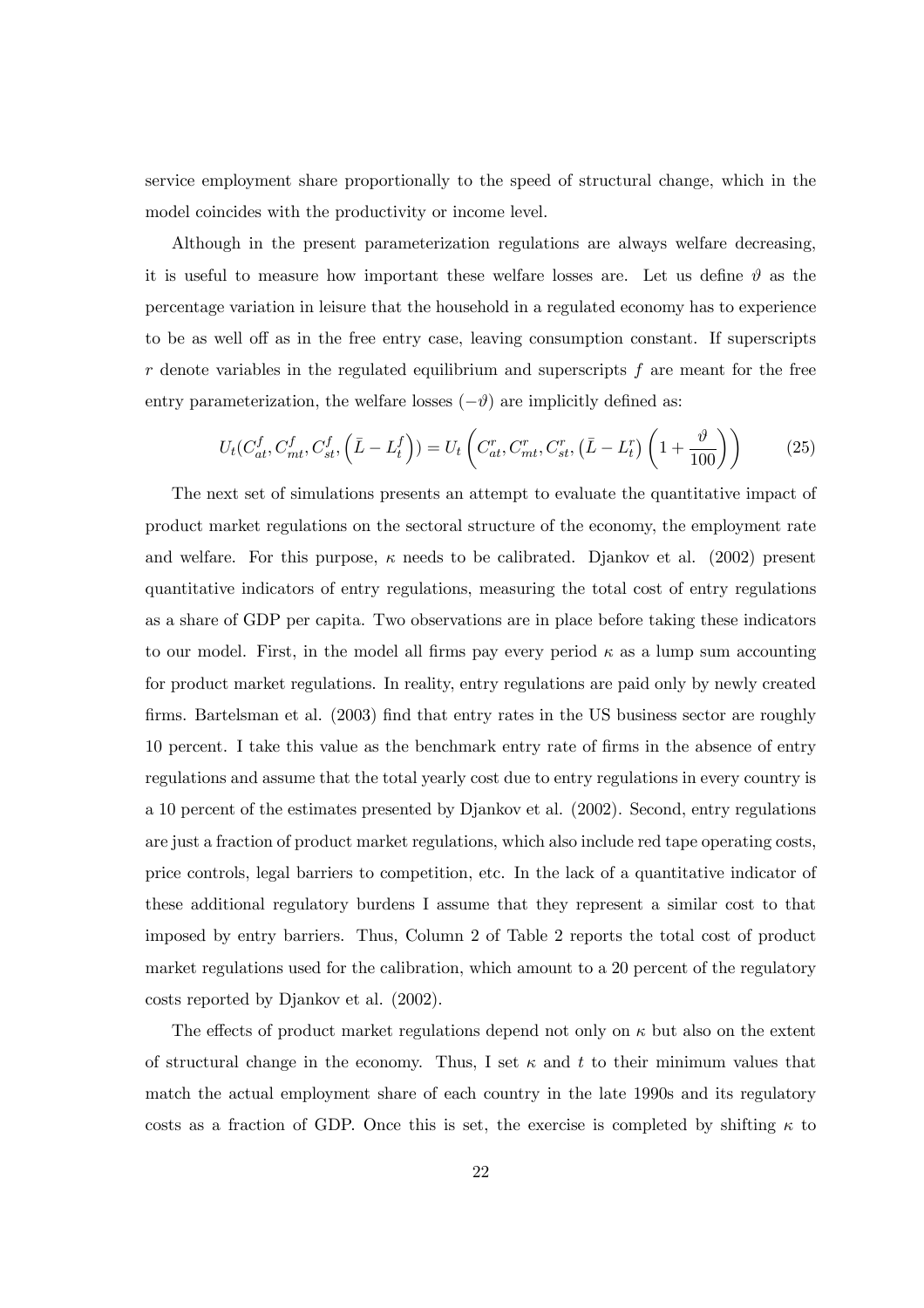|                     | Initial Service | Product Mkt. | Change in     | Ch. in Service | Welfare   |
|---------------------|-----------------|--------------|---------------|----------------|-----------|
|                     | Employment      | Regulations  | Employment    | Employment     | Gain      |
|                     | Share           | Cost/GDP     | Rt. (percent) | Sh. (percent)  | (percent) |
| Austria             | 62.38           | 8.4          | 5.50          | 2.51           | 1.82      |
| Germany             | 60.24           | 6.5          | 3.66          | 2.18           | 1.11      |
| Italy               | 60.79           | 9.0          | 5.91          | 3.37           | 2.08      |
| Japan               | 61.19           | 4.4          | 2.28          | 1.08           | 0.59      |
| Korea               | 55.99           | 5.4          | 2.58          | 2.22           | 0.76      |
| Portugal            | 55.83           | 9.8          | 6.12          | 5.81           | 2.46      |
| Spain               | 61.35           | 10           | 7.00          | 3.81           | 2.64      |
| ${\bf E} {\bf U}^1$ | 64.81           | 6.2          | 3.80          | 1.00           | 1.04      |
| <b>US</b>           | 73.28           | 0.3          |               |                |           |

Table 2: The effects of De-regulation

Note: Counterfactual exercise consisting on reducing the costs of product market regulations in each country to the US levels keeping all the other parameters constant as in the benchmark simulations.  $(1)$ EU is a simple average of EU-15 countries excluding Luxemburg and Finland.

the US level of cost of product market regulations as a fraction of GDP and comparing the employment outcomes. The last three columns of Table 2 present the results of the simulations for selected countries and the EU average. They clearly shows a non-negligible effect of product market regulations on the service employment share and total employment. According to these estimates, if Italy de-regulated its product markets to the US levels, its service employment share would increase in 2 percentage points (or 3.37 percent), while its employment rate would raise by 5.9 percent.

The importance of structural change can be observed by comparing the results of deregulation in Portugal and Spain. While both countries have a similar level of product market regulations, the former lags behind in terms of service employment and therefore is expected to experience a higher speed of structural change. As a result, the gain in the service employment share in Portugal is larger both in absolute and relative terms. Although the speed of structural change is relevant also for the response of labour supply, the main driving force behind changes in the employment rate is the reduction of non-labour income in the economy. Therefore, the response of the employment rate to de-regulation is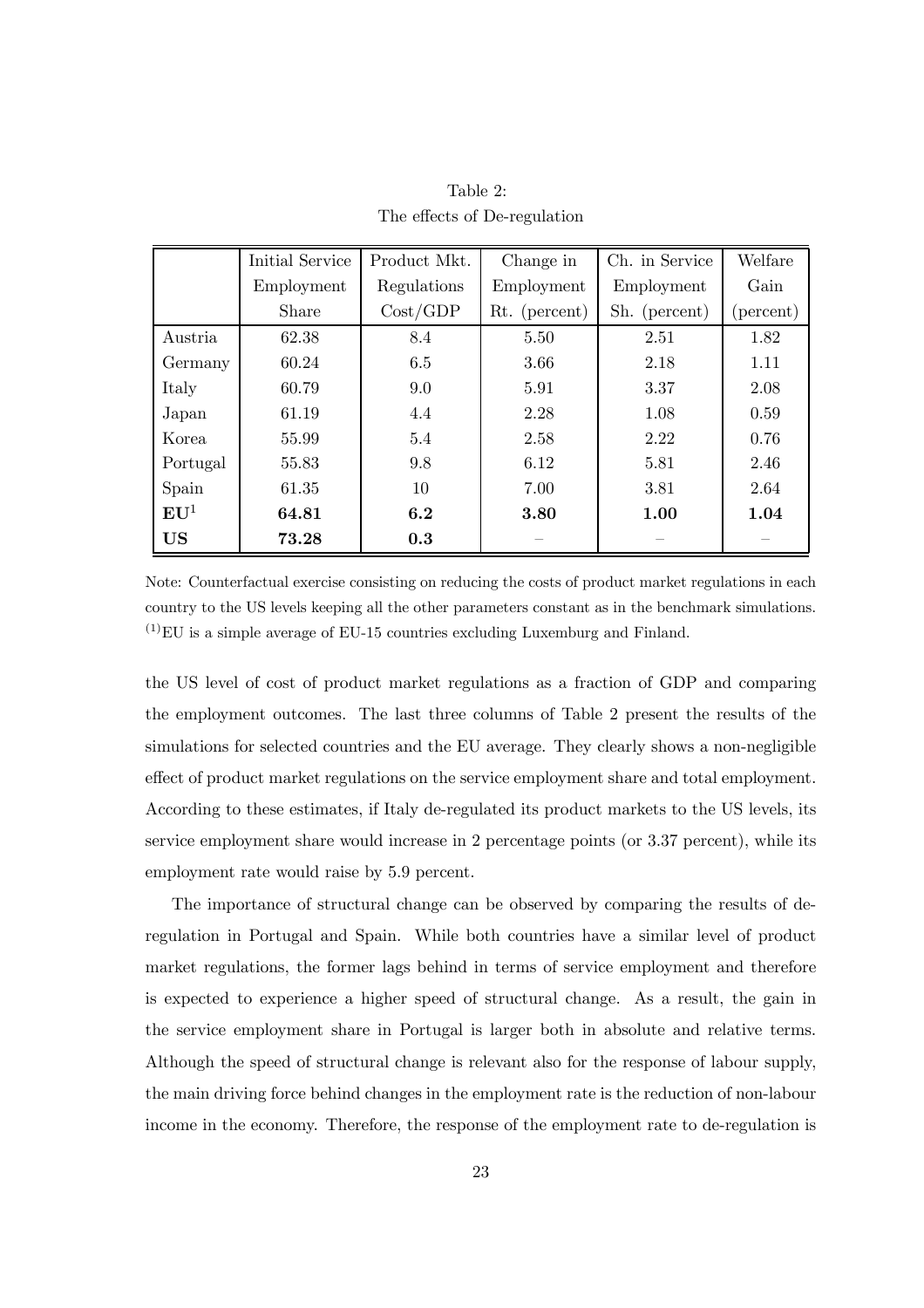relatively more proportional to the size of product market regulations than the response of the service employment share.

Although economically relevant, product market regulations are found to account for about 1/5 of service employment gap between countries that have a similar income per capita such as Italy and Canada (which has a similar level of product market regulations with respect to the US and a service employment share of 72 percent). The impact of de-regulation in product markets is expected to be larger in the presence of labour market frictions and rent-shearing, which are ignored in this paper. Ebell and Haefke (2004) study the interactions between product and labour market reforms and conclude that the nature of the collective bargaining system is very important to understand the quantitative impact of product market reform. Moving to a framework where labour market frictions are present would require to setup a fully dynamic model, because workers are forward looking at the time of choosing a sector to work in the presence of structural change. This constitutes a fruitful line of further research but also a major challenge, given the strong restrictions required to make structural change compatible with constant aggregate growth as shown by Kongsamut et al. (2001).

A dynamic model featuring labour market frictions would also allow for a distinction between sunk costs related to product market regulation and red-tape operating costs, and for the discussion of political economy elements such as the optimal timing of reforms as in Blanchard and Giavazzi (2002). Note that the model has taken product market regulations as given. In reality product market regulations are typically meant to correct market failures, but might also arise as a result of the pressure from well organized lobby groups that benefit from privileged market positions due to these regulations. This could explain the reluctancy of governments to reform product market regulations in areas where legislation is clearly obsolete. The model presented here could be extended to consider political economy equilibria by allowing for two groups of agents, one group of renters who are the owners of the firms and one group of workers.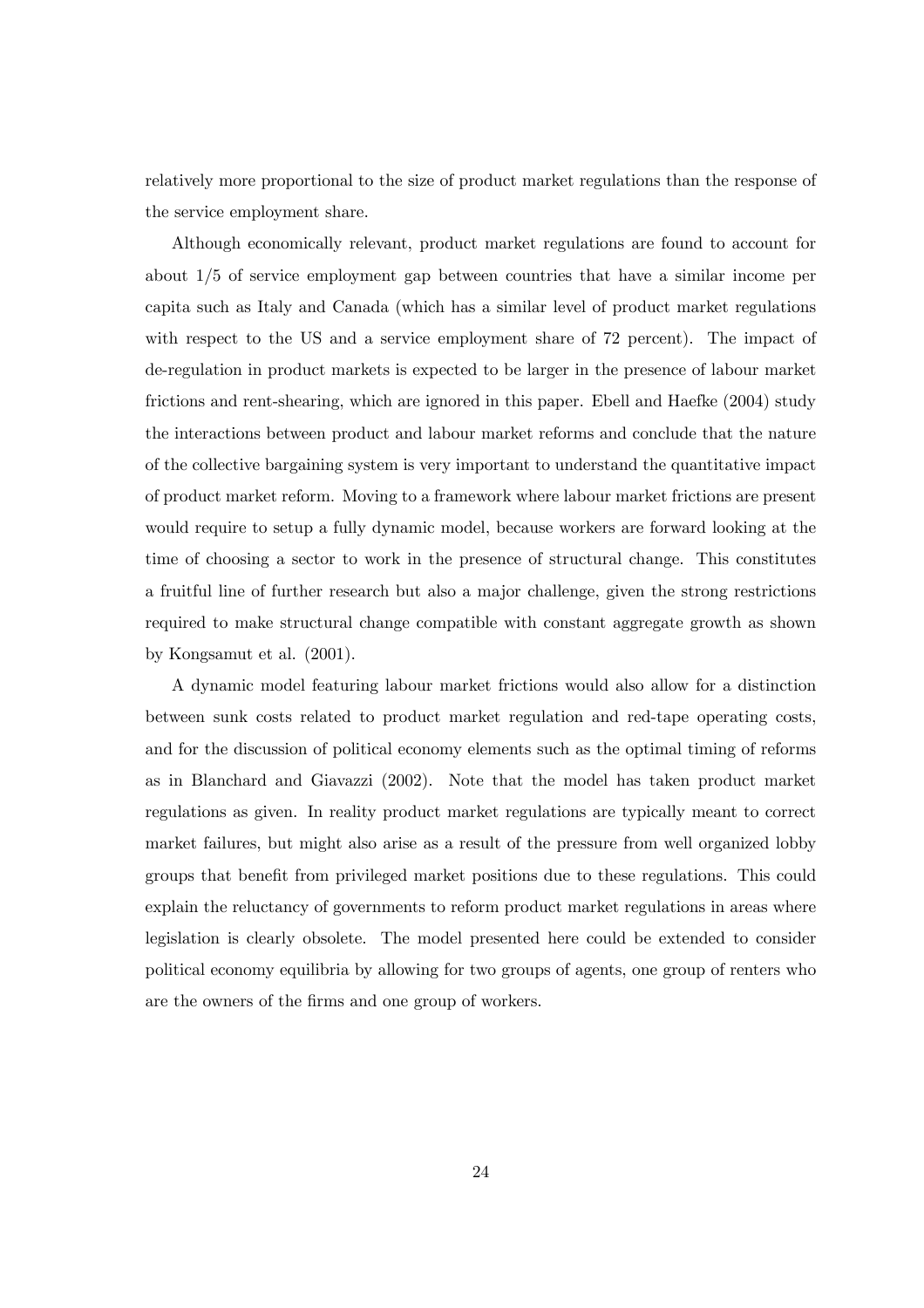# 6 Robustness. Taste for variety as a public good

Previous sections analyzed the case in which taste for variety is neither a public good nor a bad ( $\xi_r = 0$  in all sectors).

In many sectors, the debate about the optimal number of varieties essentially reduces to the trade-off between economies of scale and how variety is socially valued. In the model, the reduction of varieties that occurs when entry regulations are present increase sectoral prices according to (17). In the case in which variety is a public good ( $\xi > 0$ ) this price effect is larger than in the simulations presented in the previous sections, reinforcing the main conclusions obtained above. However, if variety is a public bad,  $(\xi < 0)$  no general conclusions can be obtained. In the limit case in which taste for variety is cancelled  $\left(\xi = \frac{1}{1-\sigma}\right)$ ) it can be easily seen from eq. (17) that sectoral prices do not depend on the number of varieties. Therefore, since regulations reduce the number of firms and consequently the fixed costs, they are always welfare improving. In fact, the optimum number of varieties in every sector would be trivially equal to one in this case. Moreover, since regulations increase income when taste for variety is ruled out, they would also increase the relative size of the service employment share. Hence, in the  $\frac{1}{1-\sigma} < \xi < 0$  region, the effects of regulations on welfare and the services employment share are ambiguous, depending on the relative size of the fixed costs of production  $(\psi)$  and stringency of product market regulations  $(\kappa)$ .

Sensitivity analysis with respect to  $\xi$  is reported in Figures 6 and 7. Starting from  $\xi_r = \xi = \frac{1}{1-\sigma}$  in all sectors and  $\kappa = 0$ , taste for variety and the stringency of product market regulations are increased progressively, comparing welfare and the service employment share share with respect to the free entry case.

The service employment share shows a similar pattern to welfare when the stringency of regulations and taste for variety change. For sufficiently small  $\kappa$  and enough dislike of variety, entry regulations actually increase income, raising welfare and the service employment share with respect to the free entry case. However, the negative effect of regulations on welfare anticipates the negative outcome regarding the service sector. Thus, regardless the degree of taste for variety prevailing in the economy, a welfare reduction in the presence of economy-wide regulations represents a sufficient condition for a reduction in the service employment share.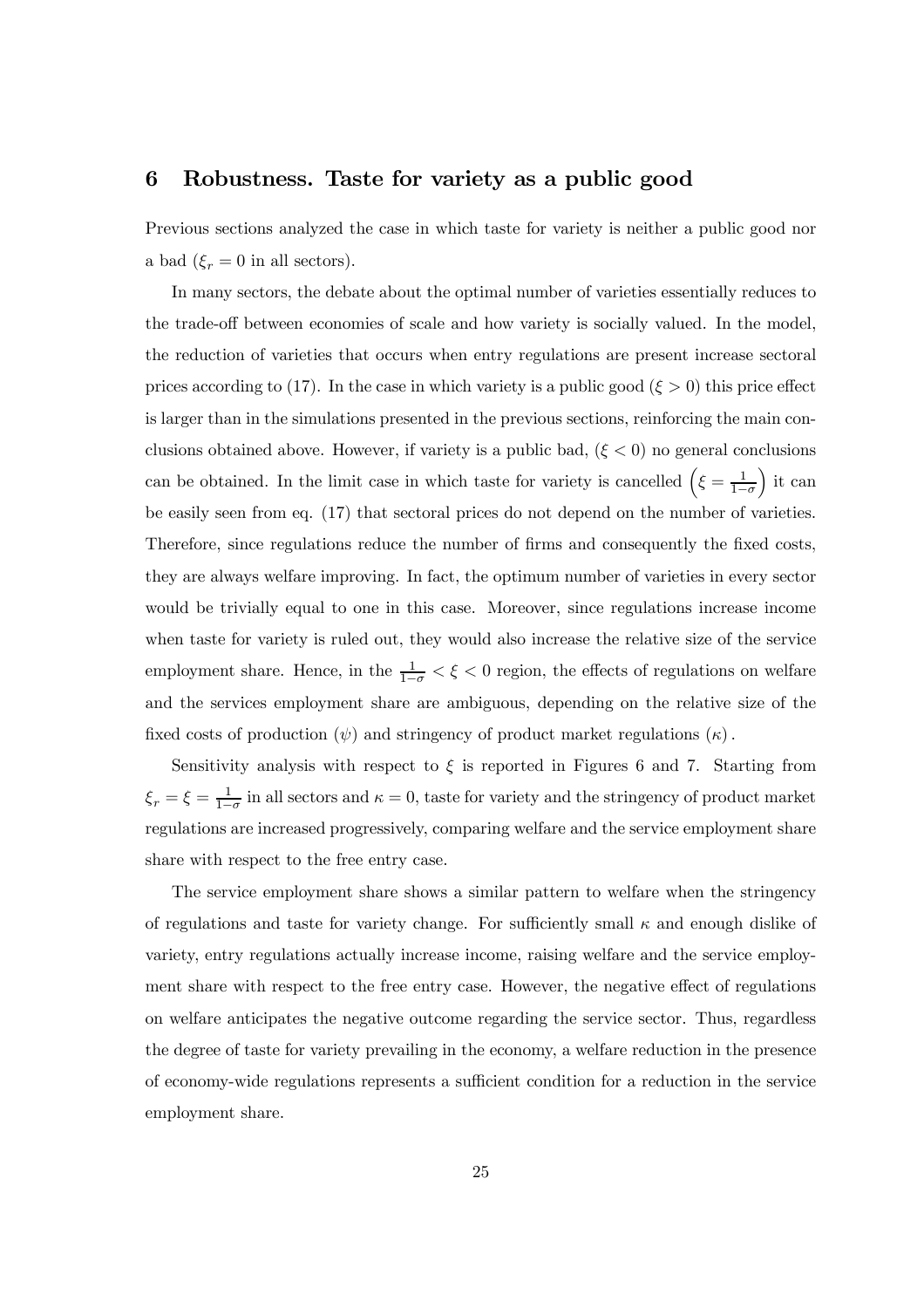

Figure 6: Welfare Variation with Respect to the Free Entry Case



Figure 7: Service Employment Share Difference with Respect to the Free Entry Case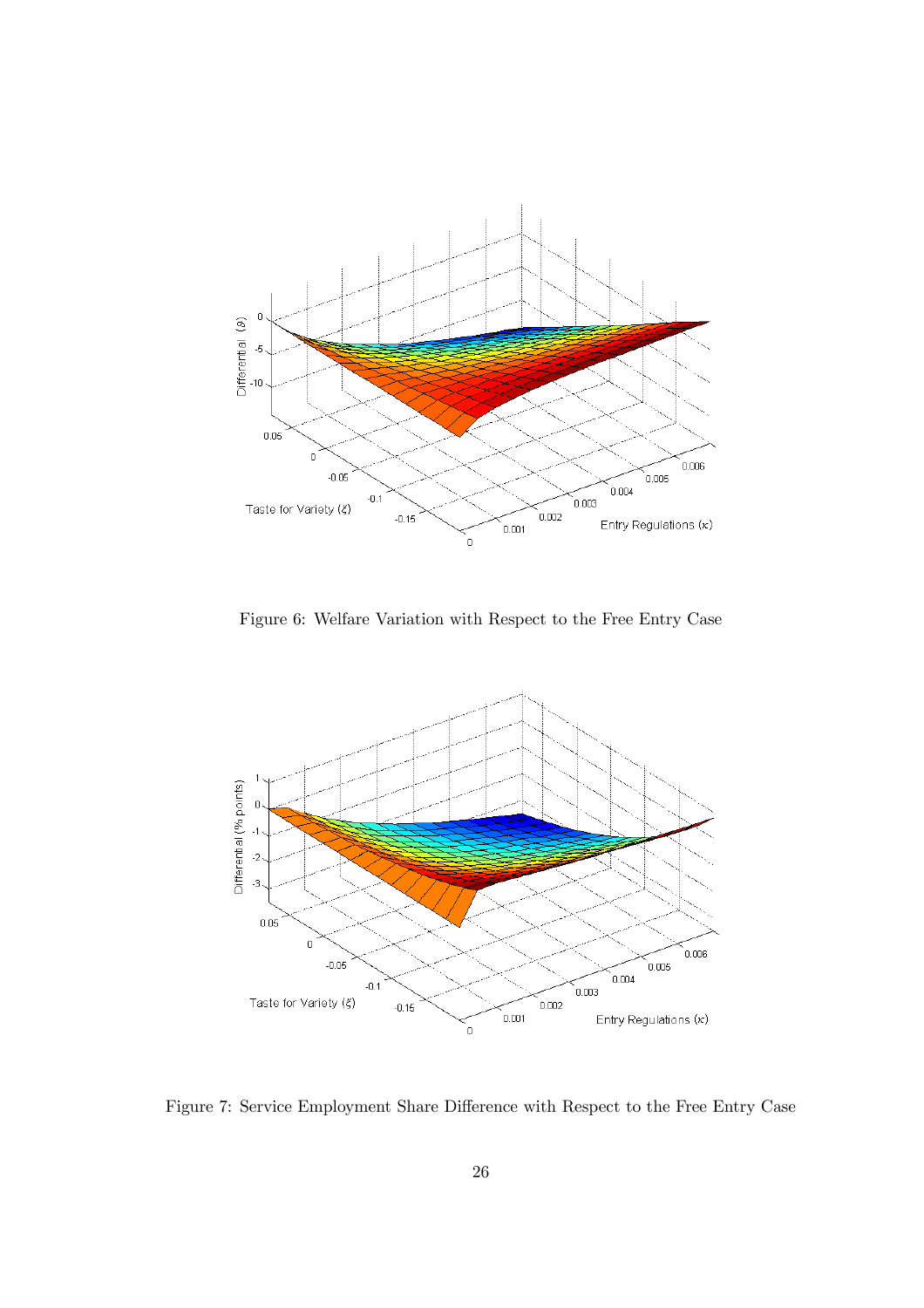# 7 Empirical Evidence: Service Employment Share and Product Market Regulations

This section investigates the association between product market regulations and the service employment share from an empirical perspective. The model presented above leads to the following reduced-form specification

$$
L_{jt} = \alpha_0 + \beta Y_{jt} + \gamma R_j + \delta (Y_{jt} * R_j) + \beta Z_{jt} + T + \varepsilon_{jt} \quad \text{for } j = 1, 2...n \text{ and } t = 1, 2...T_i \tag{26}
$$

where  $L_{jt}$  denotes the service employment share in total employment in country j and period t,  $Y_{jt}$  represents GDP per capita and its square, T is a set of time dummies and  $R_j$  denotes for a time-invariant indicator of product market regulations. Note that the model predicts a negative impact of product market regulations on the service employment share, but this impact diminishes as GDP grows. The interaction term  $(Y_{jt} * R_j)$  aims at capturing this asymmetric effect of product market regulations on the productive structure of the economy. Thus, to be consistent with the predictions of the model the empirical analysis should yield  $\gamma < 0$  and  $\delta > 0$ . I consider in alternative specifications the indicator of barriers to entrepreneurship proposed by Nicoletti et al. (1999) and the summary measure of entry barriers suggested by Djankov et al. (2002) as indicators of product market regulations.

|                                      | Observations | Mean  | Sd.Dev | Min   | Max   |
|--------------------------------------|--------------|-------|--------|-------|-------|
| Service Employment Share             | 108          | 59.72 | 8.912  | 33.43 | 73.84 |
| GDP per Capita                       | 108          | 12.39 | 6.560  | 2.226 | 27.96 |
| GDP per Capita <sup>2</sup>          | 108          | 196.1 | 180.2  | 4.955 | 781.9 |
| Government Consumption Share         | 108          | 17.58 | 4.323  | 8.194 | 29.05 |
| Investment Rate                      | 108          | 22.13 | 4.071  | 14.68 | 35.01 |
| Urbanization Rate                    | 108          | 74.45 | 14.15  | 28.40 | 97.00 |
| Union Density                        | 108          | 41.31 | 18.75  | 9.000 | 90.00 |
| Wage setting Coordination            | 108          | 2.020 | 0.614  | 1.000 | 3.000 |
| <b>Entry Barriers</b>                | 108          | 19.90 | 17.20  | 1.690 | 50.10 |
| Barriers to Entrepreneurial Activity | 108          | 1.640 | 0.633  | 0.500 | 2.700 |

Table 3: Summary Statistics

Product market regulations are not expected to be the only factor behind cross-country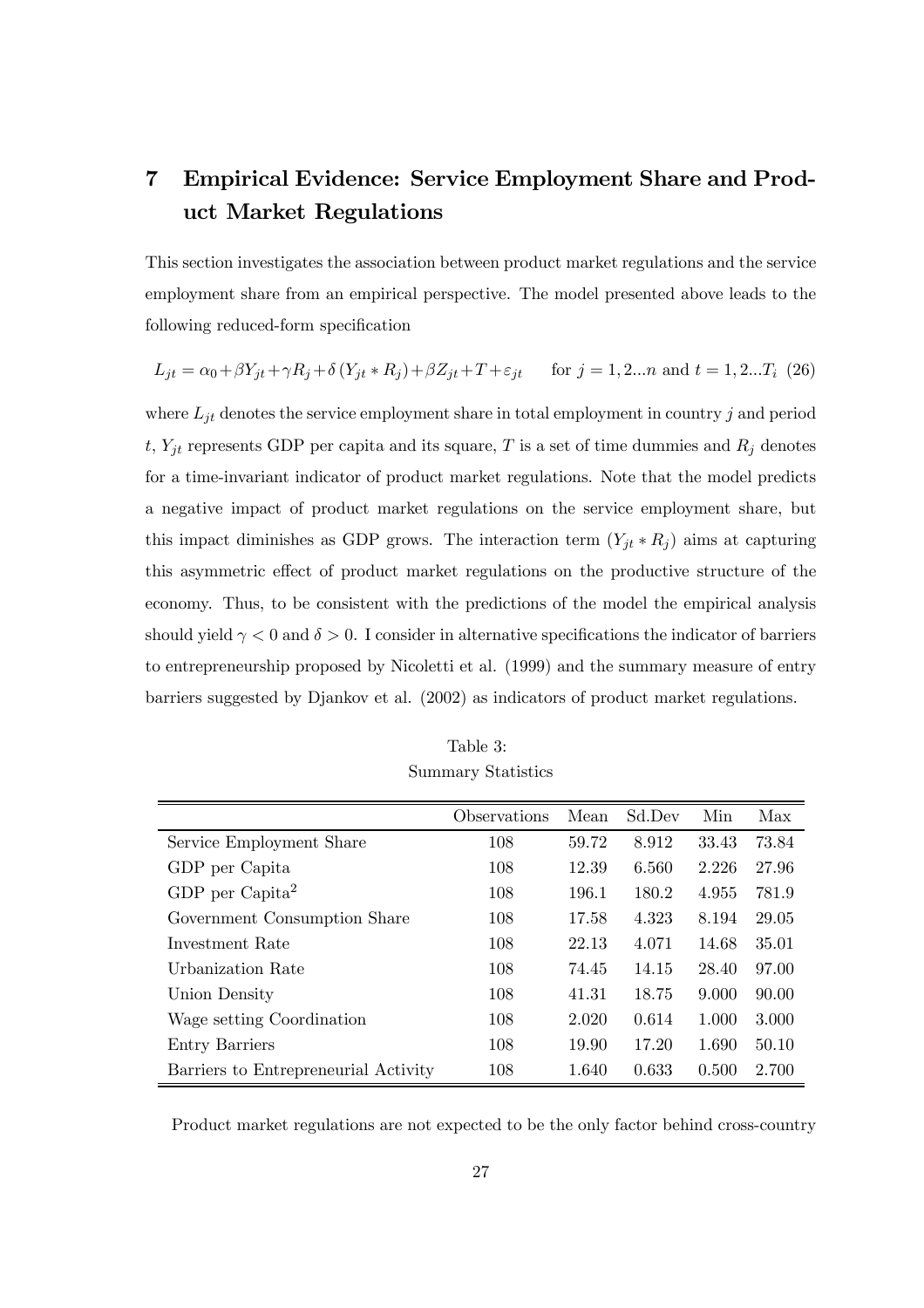differences in the relative development of the service sector.  $Z_{it}$  contains a set of timevarying variables that aim to capture these additional factors. Rather than considering a full set of possible determinants of service employment, I include in the regressions those elements that have been consistently found in the literature as important predictors of the service service employment share.<sup>10</sup>

Structural factors such as the relative size of the public sector, the investment rate and the degree of urbanization are expected to alter the sectoral allocation of resources. Regarding the former, the government is not only a consumer but also an important supplier of services. To the extent that the supply of public services outweighs private demand, countries with larger public sectors are expected to have a larger service employment share. On the contrary, if investment is intensive in manufacturing goods countries with higher investment rates are expected to have a relatively underdeveloped service sector. The urbanization rate accounts for exogenous demand shifts associated with the development of urban cultures, such as the expansion of leisure related services

Unions might interfere in the process of structural change by obstructing the reallocation of resources from shrinking to expanding sectors, reducing the size of the service sector. Similarly, wage floors and wage compression are expected to cut back jobs in the lower extreme of the wage distribution. To the extent that these jobs are more important in some service sub-sectors (e.g. restaurants and retail) than in the rest of the economy these institutions are expected to reduce the share of service employment. The regressions include union density rates and the degree of coordination of wage-setting institutions, this last factor being previously found a significant predictor of wage compression across OECD countries.<sup>11</sup>

The data covers the period 1970-1997 for 21 OECD countries, which is the maximum number of countries for which a complete set of information is available.<sup>12</sup> Note that

 $10$  For a further review and empirical evidence see Messina (2004)

 $11$ Other institutions that might impact the sectoral allocation of employment such as employment protection or unemployment benefits have been found non-significantly related to the service employment share in similar regressions in Messina (2004).

<sup>&</sup>lt;sup>12</sup>The service employment share (ISIC 6 to 9), GDP per head at current prices and PPP exchange rates and Government Consumption share over GDP are from the OECD Statistical Compendium. The Investment rate (Gross investment/GDP) and Ubanization rate (urban population as percentage of total population) are from the World Development Indicators. Union density rates and coordination indices are from Nickell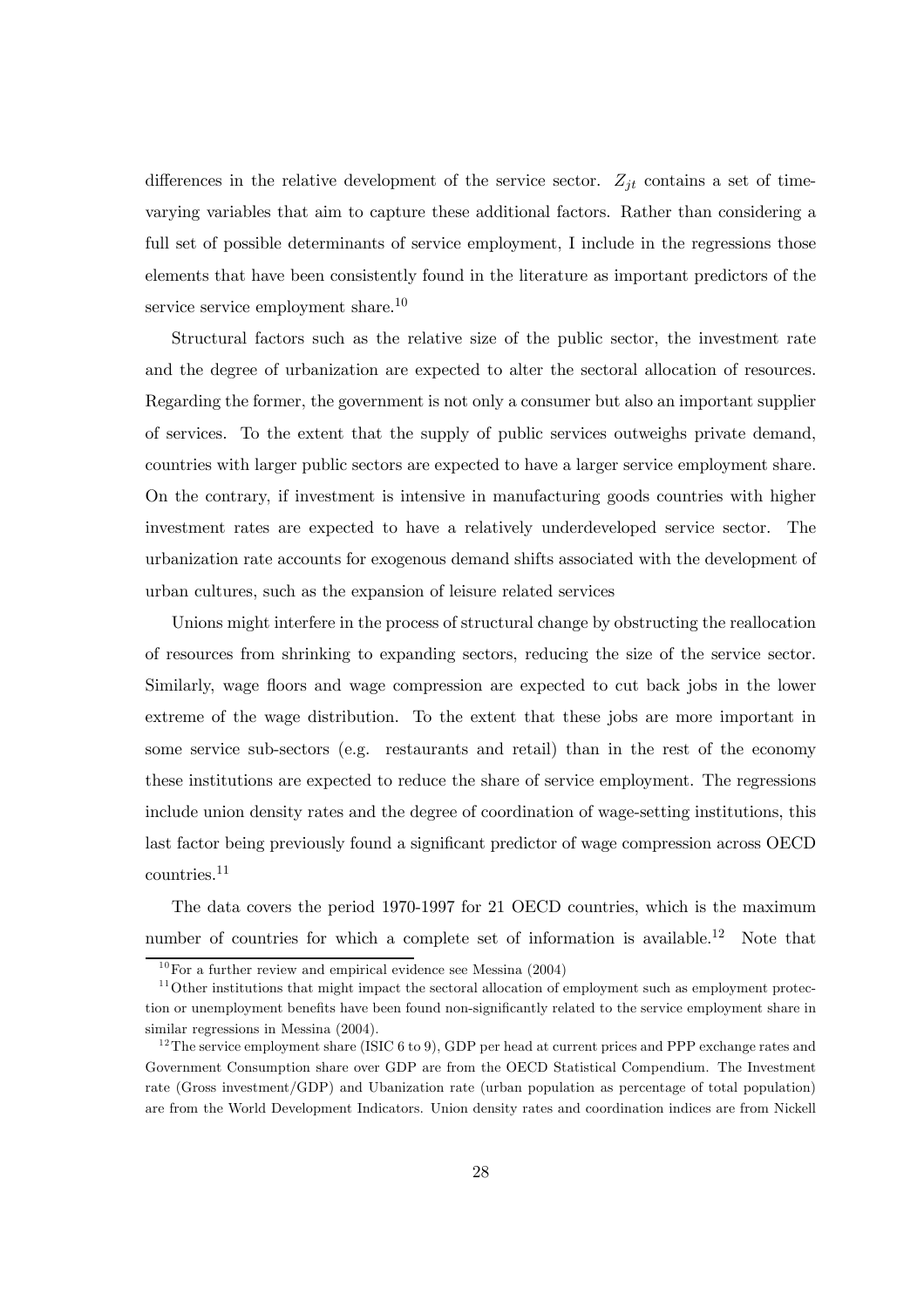both measures of product market regulations are time invariant and refer to the regulatory framework in the late 1990s. Although some institutional changes in product markets took place within the period of analysis, the constancy of the regulatory framework is unlikely to be an unreasonable assumption given the strong inertia of institutions.<sup>13</sup> Five year averages are constructed to minimize the impact of business cycle fluctuations. Thus, the data is collapsed in five periods covering five-year intervals: 1970-1974, 1975-1979, 1980- 1984, 1985-1989, 1990-1994 and one period of three years: 1995-1997. Table 3 presents summary statistics of the data.

In the presence of country unobserved heterogeneity, OLS standard errors of the estimates in eq. (26) are invalid. Thus, I assume that this unobservable time-invariant characteristics are random and estimate the model following FGLS.14 Table 4 presents random effects estimates of the determinants of the service employment share in OECD countries.<sup>15</sup> Columns 1 and 2 present the basic specification, including GDP per capita and its square, the indicators of product market regulations and the interaction terms (GDP/head)\*Regulations, while Columns 3 and 4 extend these basic specifications including the set of covariates discussed above. The number of countries included in Columns 1 and 2 is 21, while Columns 3 and 4 exclude Korea and Greece since there is no information on union density and wage setting coordination for these cases. Note that the Breusch-Pagan tests for random effects presented at the bottom of the table overwhelmingly suggest the presence of country effects in the data, while the Hausman test suggests the consistency of the random effects estimates..

The first aspect worth noticing is the negative and statistically significant relation between the relative strictness of product market regulations and the share of service employment. This association is robust across different indicators of regulations and to the introduction of a large set of control variables. Moreover, the positive and significant effect

and Nunziata (2000).

<sup>&</sup>lt;sup>13</sup> Studies focusing on the effects of labour market institutions on labour market outcomes often find a better performance of time invariant institutional measures over time varying indicators in cross-country regressions (e.g. Blanchard and Wolfers, 2000).

 $14$ Note that fixed effects models are not available given that measures of regulation are time invariant. A strong assumption of the random effects model is the absence of correlation between the country unobserved heterogeneity and the covariates. The validity of this assumption is discussed in the text.

 $15$  In the regressions presented in the text I have excluded time dummies since they are typically nonsignificant. Results including time dummies are very similar to those presented here.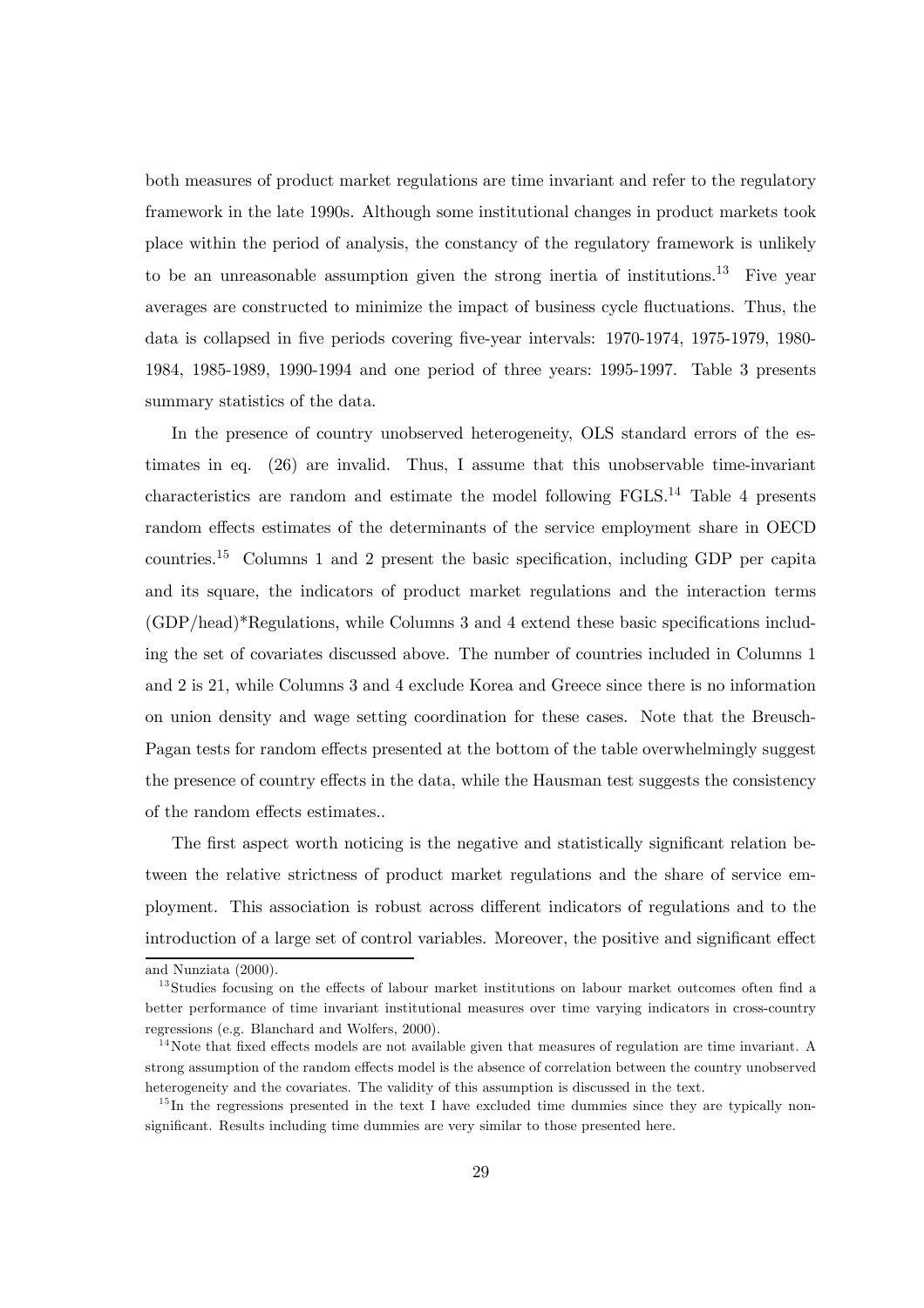| Dependent Variable:              | Service Employment Share |            |            |            |  |
|----------------------------------|--------------------------|------------|------------|------------|--|
|                                  | (1)                      | (2)        | (3)        | (4)        |  |
| Intercept                        | $50.21***$               | $51.30**$  | $41.36***$ | $33.23**$  |  |
|                                  | (1.341)                  | (2.958)    | (6.869)    | (6.580)    |  |
| GDP/head                         | $1.686**$                | $1.802**$  | $1.298**$  | $1.271**$  |  |
|                                  | (0.132)                  | (0.154)    | (0.124)    | (0.141)    |  |
| $(GDP/head)^2$                   | $-0.035***$              | $-0.040**$ | $-0.026**$ | $-0.026**$ |  |
|                                  | (0.004)                  | (0.005)    | (0.004)    | (0.004)    |  |
| <b>Entry Barriers</b>            | $-0.326**$               |            | $-0.223**$ |            |  |
|                                  | (0.039)                  |            | (0.063)    |            |  |
| $GDP*Entry\;Barriers$            | $0.008**$                |            | $0.007**$  |            |  |
|                                  | (0.002)                  |            | (0.002)    |            |  |
| Barriers to Entrepreneurship     |                          | $-5.218**$ |            | $-3.593*$  |  |
|                                  |                          | (1.568)    |            | (1.551)    |  |
| GDP*Barriers to Entrepreneurship |                          | $0.090*$   |            | $0.084*$   |  |
|                                  |                          | (0.048)    |            | (0.040)    |  |
| Government Consumption Share     |                          |            | $0.390**$  | $0.553**$  |  |
|                                  |                          |            | (0.132)    | (0.125)    |  |
| Investment Rate                  |                          |            | $-0.245**$ | $-0.205**$ |  |
|                                  |                          |            | (0.087)    | (0.092)    |  |
| Urbanization                     |                          |            | $0.186**$  | $0.264**$  |  |
|                                  |                          |            | (0.067)    | (0.060)    |  |
| Union Density                    |                          |            | $-0.063*$  | $-0.098**$ |  |
|                                  |                          |            | (0.029)    | (0.028)    |  |
| <b>Wage Setting Coordination</b> |                          |            | $-1.356$   | $-0.538$   |  |
|                                  |                          |            | (0.811)    | (0.772)    |  |
| Number of observations:          | 118                      | 118        | 108        | 108        |  |
| Hausman Test                     | 0.01                     | 0.01       | 12.63      | 7.83       |  |
| Breusch-Pagan Test               | $125.4***$               | 171.9**    | $79.56***$ | $103.9**$  |  |
| $\mathbf{R}^2$                   | 0.84                     | 0.67       | 0.89       | 0.83       |  |

Table 4: Determinants of Service Employment Share. Random Effects Estimation(1)

 $(1)$ Standard errors in parenthesis.  $*$  and  $**$  denote statistically significant at the 5 percent and 1 percent level respectively. Columns 3 and 4 do not include Greece and Korea.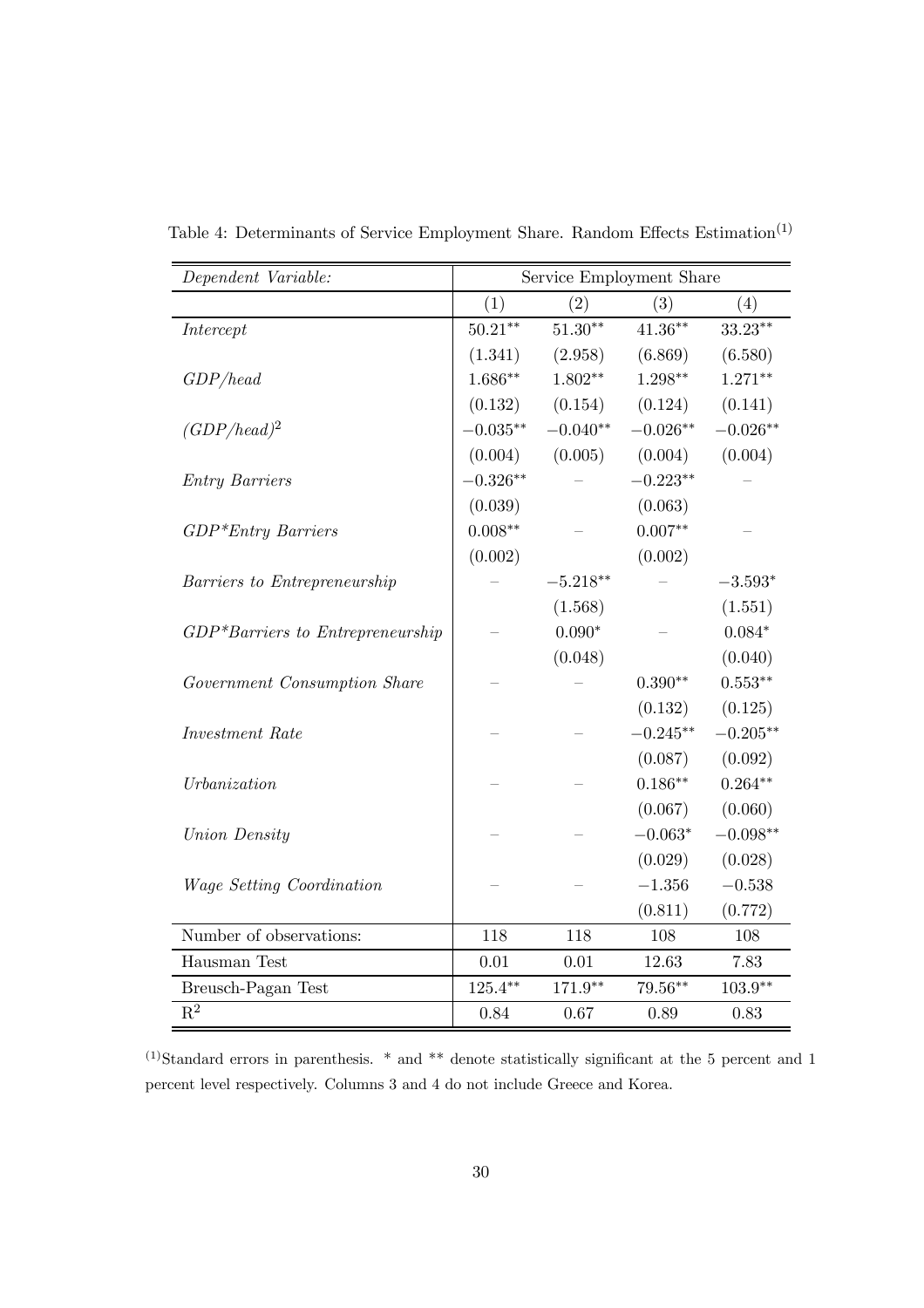of the interaction terms  $(GDP/h)$ <sup>\*</sup>Entry Barriers and  $(GDP/h)$ <sup>\*</sup>Barriers to Entrepreneurship is in line with the main predictions of the model discussed above, suggesting that the impact of product market regulations on service employment diminishes as GDP per capita grows.<sup>16</sup> Evaluating the total effect of product market regulations on service employment from the regressions depends on the value of GDP per capita. The total effect is always negative and significant in the case of Entry Barriers and is negative and significant with the indicator of Barriers to Entrepreneurship with the exception of the specification in Column 4, where the total effect of barriers to entrepreneurship is not significantly different from cero for the largest values of GDP per capita in the sample. To illustrate the size of the effect, according to the estimates in Column 3 a reduction of 1 standard deviation in entry barriers would result in a 2.3 percentage points increase of the service employment share for a country with the average GDP per capita in the sample. A similar calculation for barriers to entrepreneurship following the estimates of Column 4 yields 1.6 percentage points as the gain of product market reform.

Following the specifications in Columns 3 and 4, I have assessed the robustness of the results with respect to the total number of countries included in the regressions by dropping one country at a time. The direct impact of regulations on the service employment share and the total impact evaluated at the sample mean of GDP remains always statistically significant and present a very stable magnitude across specifications.

Concerning the other variables included in the regression, the expected positive association between the service employment share and GDP per capita is found in this sample. Similarly, the negative sign on the square of GDP per head points towards a non-linear relation between income per capita and the service employment share. There is evidence of an statistically significant and positive association between the size of the public sector and the service employment share. Similarly, the positive and statistically significant effect of the degree of urbanization suggests that the development of certain services (e.g. leisure and business services) is tightly associated with the concentration of the population in urban areas. Finally, the negative and significant effect of union density is also the expected, as the negative (although non-statistically significant) role of wage setting coordination.

<sup>&</sup>lt;sup>16</sup>In alternative specifications I included an interaction term of product market regulations and  $(GDP/h)^2$ . This covariate was never found significant and therefore is excluded from the final regression.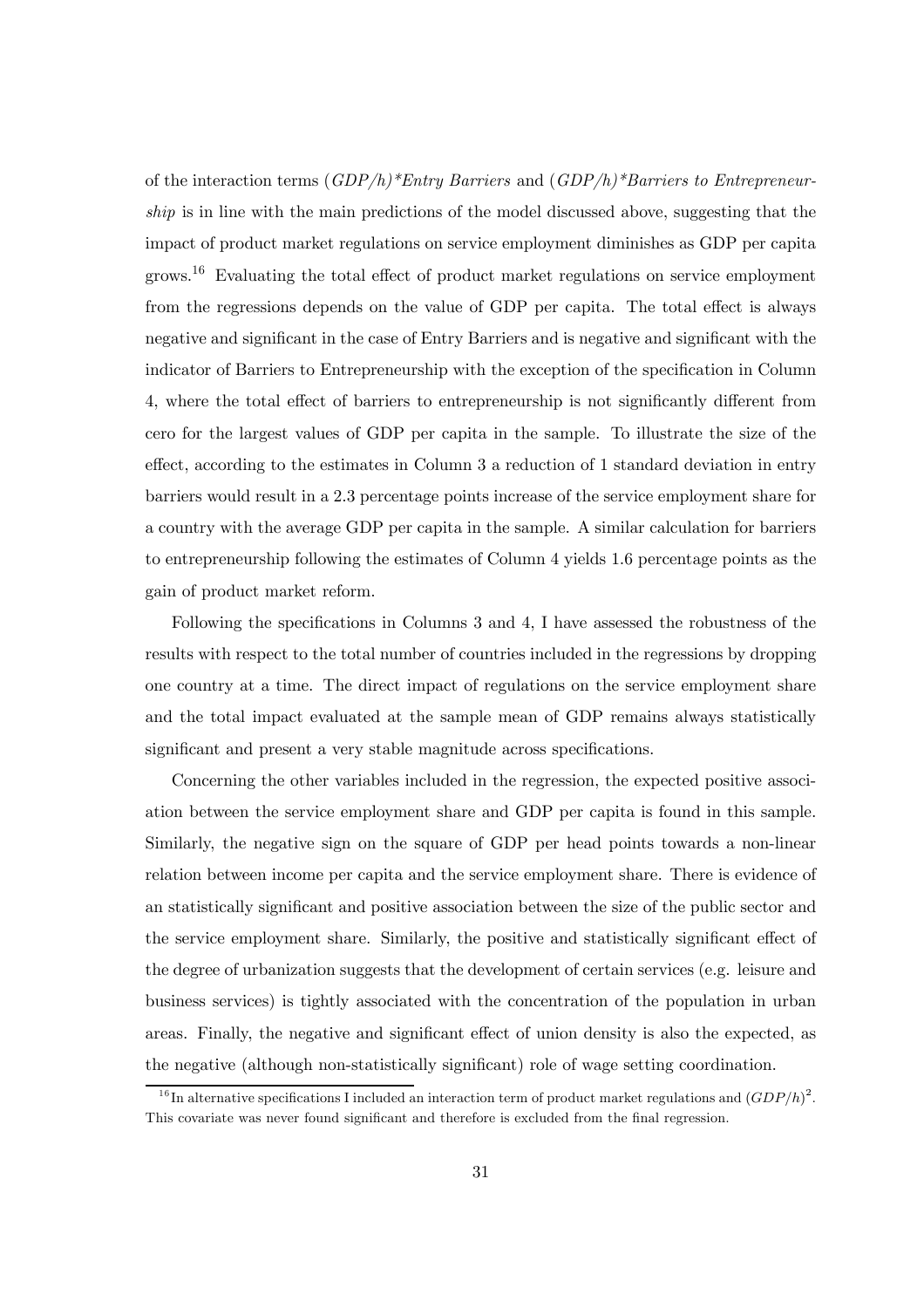# 8 Conclusions

The service sector is the main engine of employment creation in developed economies. In spite of this wide-spread phenomenon, the dynamism of innovative service firms differs considerably across countries, and the lack of service jobs appears as one of the sources of poor employment performance in some European countries.

I have shown that economy-wide product market regulations interact with the sources of structural change obstructing the development of sectors with income elastic demand, within a fairly standard general equilibrium model. Thus, stringent regulations affecting product markets are expected to hamper employment creation in the service sector. Sensitivity analysis shows that this implication is robust to different preferences for variety in society, as long as product market regulations are welfare decreasing. Recent data for OECD countries supports this prediction, showing a clear negative association between the service employment share and the stringency of product market regulations even after controlling for income per capita and a wide range of structural factors.

The model additionally suggests a supply-side rationale for the cross-country negative association between product market regulations and employment rates previously found in the literature. These institutions, by increasing rents and service prices might favor a substitution of market activities by home consumption of services that reduces labour supply.

The model presented here considers perfectly competitive labour markets. A number of authors including Blanchard and Giavazzi (2003) and Ebell and Haefke (2004) have recently stressed the importance of studying the interactions between product and labour market regulations in order to account for differences in unemployment performance across countries. Thus, incorporating labour market frictions into the model of structural change presented here and studying their interactions with product market regulations constitutes the most promising line for further research.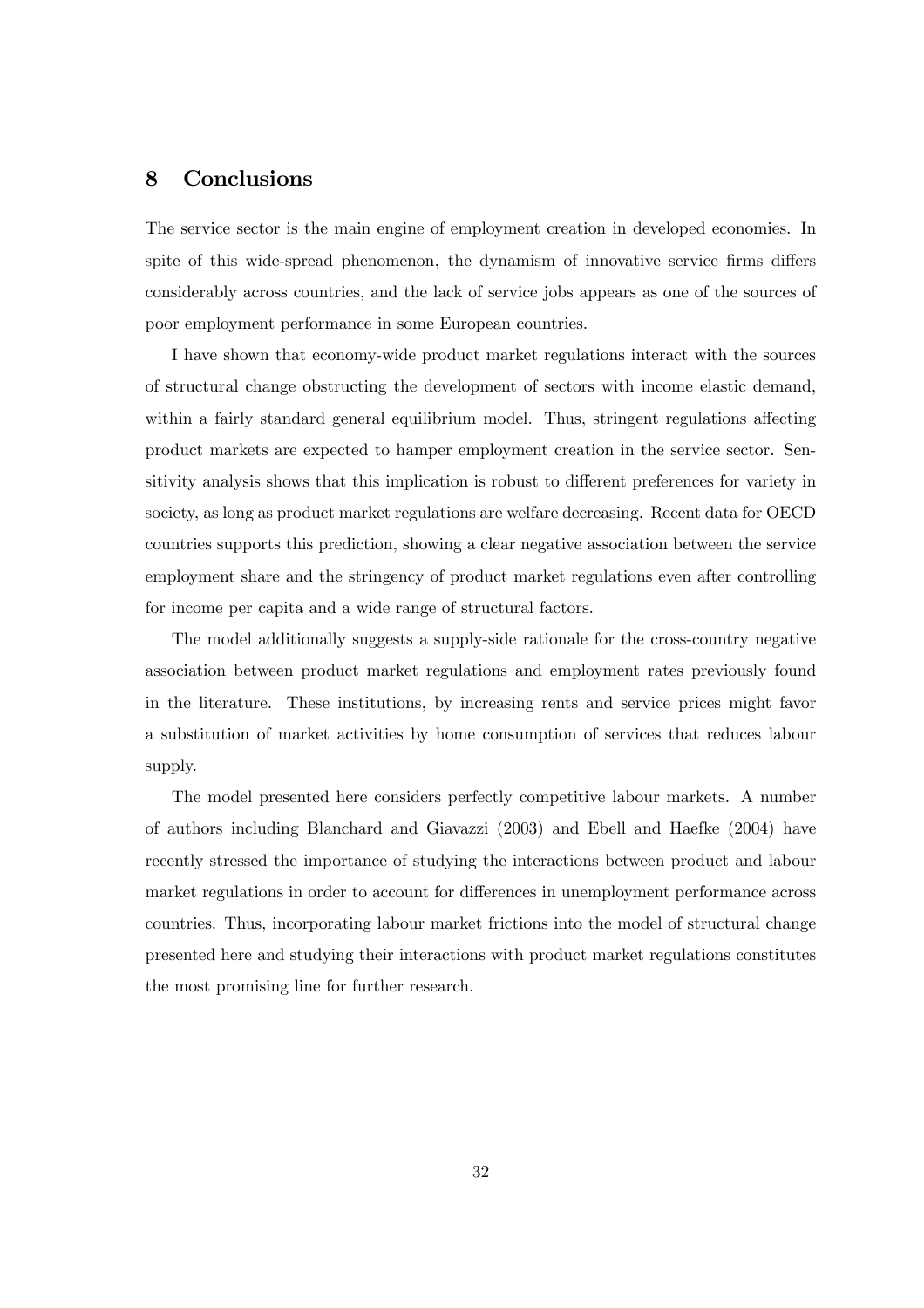# References

- Bartelsman, E., Scarpetta, S. and F. Schivardi 2003, Comparative Analysis of Firm Demographics and Survival: Micro-Level Evidence for the OECD Countries, OECD Economic Department Working Papers, no. 348.
- Baumol, W. 1967, Macroeconomics of Unbalanced Growth: the Anatomy of Urban Crisis. American Economic Review 57(4), 415-26.
- Bergstrand, J., 1991, Structural Determinants of Real Exchange Rates and National Price Levels, American Economic Review 81, 325-34.
- Bertrand, M. and F. Kramarz, 2002, Does Entry Regulation Hinder Job Creation? Evidence from the French Retail Industry, Quarterly Journal of Economics 117(4), 1369-1413.
- Blanchard, O. and F. Giavazzi, 2003, Macroeconomic Effects of Regulation and Deregulation in Goods and labour Markets, Quarterly Journal of Economics 118(3), 879-907.
- Blanchard, O. and N. Kiyotaki, 1987, Monopolistic Competition and the Effects of Aggregate Demand, American Economic Review 77(4), 647-66.
- Blanchard, O. and J. Wolfers, 2000, The role of Shocks and Institutions in the rise of European Unemployment: the Aggregate Evidence, The Economic Journal 110(462), C1-33.
- Broadberry, S., 1998, How did the United States and Germany Overtake Britain? A Sectoral Analysis of Comparative Productivity Levels, 1870-1990, in: C. Núñez, ed., Historical Benchmark Comparisons of Output and Productivity (Secretariado de Publicaciones de la Universidad de Sevilla, Sevilla) 17-29.
- Clark, C., 1957, The conditions of economic progress (MacMillan, London).
- Costa, D., 1995, Agricultural Decline and the Secular Rise in Male Retirement Rates. Explorations in Economic History 32(4), 540-552.
- Dixit, A. and J. Stiglitz, 1977, Monopolistic Competition and Optimum Product Diversity, American Economic Review 67(3), 297-308.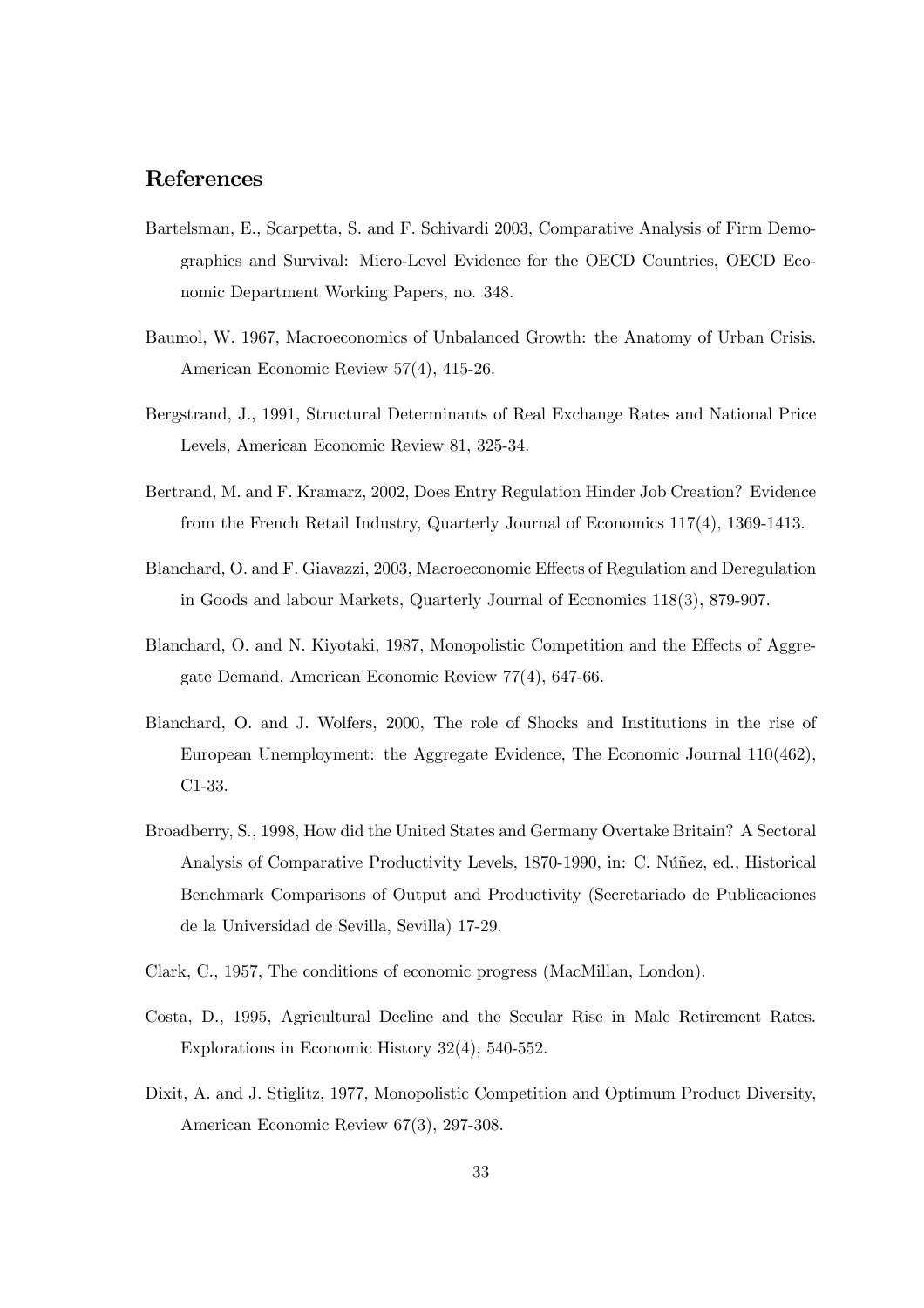- –, 1975, Monopolistic Competition and Optimum Product Diversity, Working Paper 64, University of Warwick.
- Djankov, S., R. la Porta, F. Lopez de Silanes and A. Shleifer, 2002, The Regulation of Entry, The Quarterly Journal of Economics 67(1), 1-37.
- Ebell, M. and C. Haefke, 2004, The Missing Link: Product Market Regulation, Collective Bargaining and the European Employment Puzzle, mimeo, Universitat Pompeu Fabra.
- Echevarría, C., 1997, Changes in the Sectoral Composition Associated with Economic Growth, International Economic Review 38(2), 431-52.
- Freeman, R. and R. Schettkat, 2001, Marketization of Production and the US-Europe Employment Gap, Oxford Bulletin of Economics and Statistics 63(0), 647-670.
- –, 2000, Low Wage Services: Interpreting the US-German Difference in Labour market inequalities, in: eds. M Gregory, W. Salvedra and S. Bazen, eds., Problems and policies of low-wage employment in international perspective (Oxford University Press, Oxford) 157-176.
- Fonseca, R., P. Lopez-García and C. Pissarides, 2001, Entrepreneurship, start-up costs and employment, European Economic Review 45(4-6), 692-705.
- Gordon, R., 1997, In there a Trade-off Between Unemployment and Productivity Growth in Unemployment Policy. in de la Dehesa, G. and D. Snower, ed., (Cambridge University Press, Cambridge).
- Gouyette, C. and S. Perelman, 1997, Productivity Convergence in OECD Service Industries, Structural Change and Economic Dynamics 8, 279-95.
- Griliches, Z., 1994, Productivity, R&D, and the Data Constraint, American Economic Review 84(1), 1-23.
- Kongsamut, P., S. Rebelo and D. Xie, 2001, Beyond Balanced Growth, Review of Economic Studies 68(4), 269-82.
- Kuznets, S., 1966, Modern Economic Growth, (Yale University Press, London).